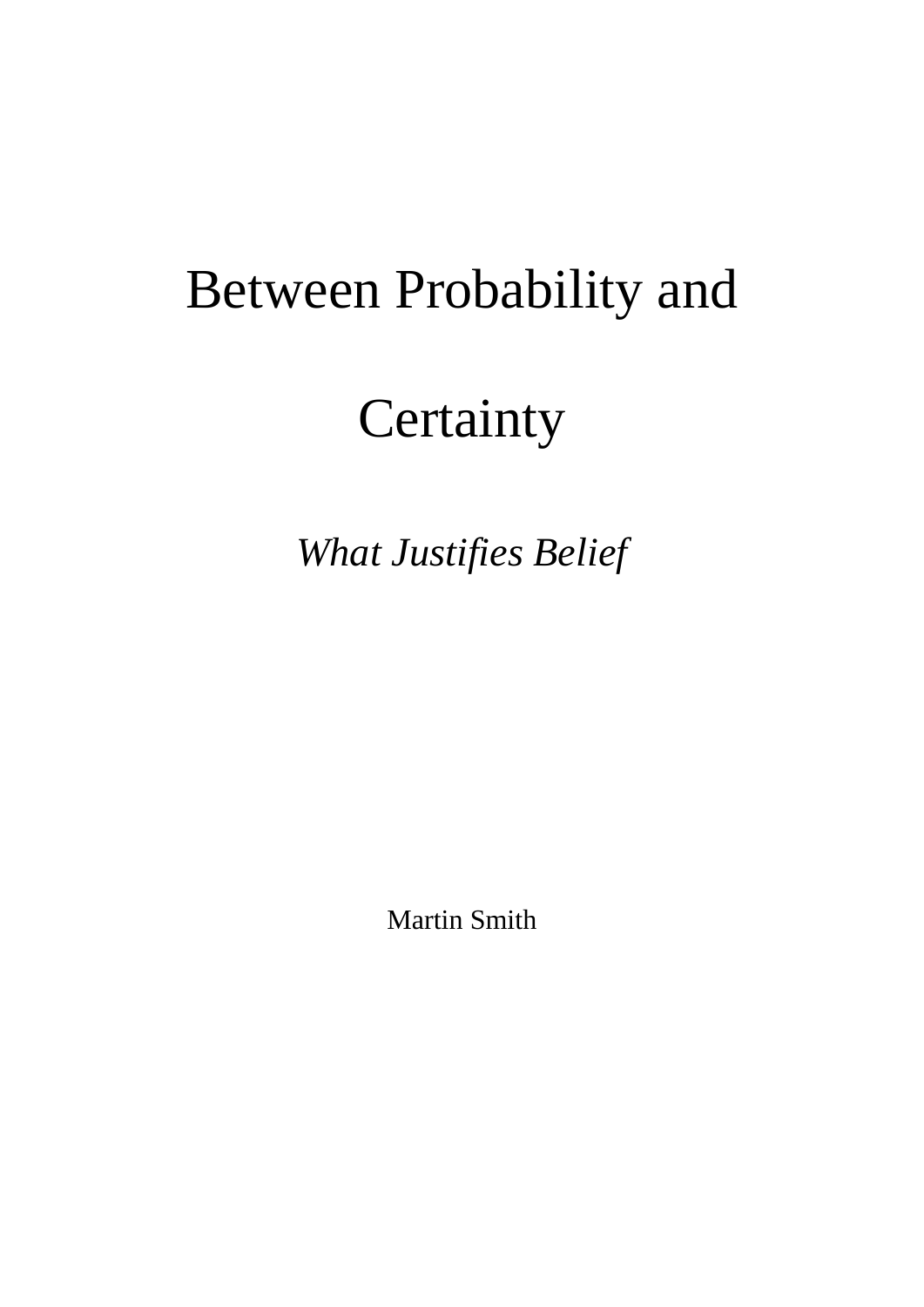#### **Contents**

#### **Introduction: The Risk Minimisation Conception of Justification**

#### **1. Two Epistemic Goals**

- 1.1 Aiming for Knowledge, Aiming for Justification
- 1.2 The Normative Coincidence Constraint
- 1.3 Lottery Cases
- 1.4 A Closer Look at Lottery Cases

#### **2. What Justifies Belief**

- 2.1 Risk Minimisation
- 2.2 Problems for Risk Minimisation
- 2.3 Introducing Normic Support
- 2.4 Normal Worlds
- 2.5 Objections and Replies

#### **3. Justification and Lotteries**

- 3.1 The Lottery Paradox
- 3.2 Sceptical Threats
- 3.3 Harman's Puzzle
- 3.4 Vogel's Puzzle

#### **4. Multiple Premise Closure**

- 4.1 The Preface Paradox
- 4.2 The Cost of Denying Closure
- 4.3 Risk Maximisation

#### **5. Comparative Justification**

- 5.1 Problems with Comparisons
- 5.2 The Threshold Normic Theory
- 5.3 Four Theories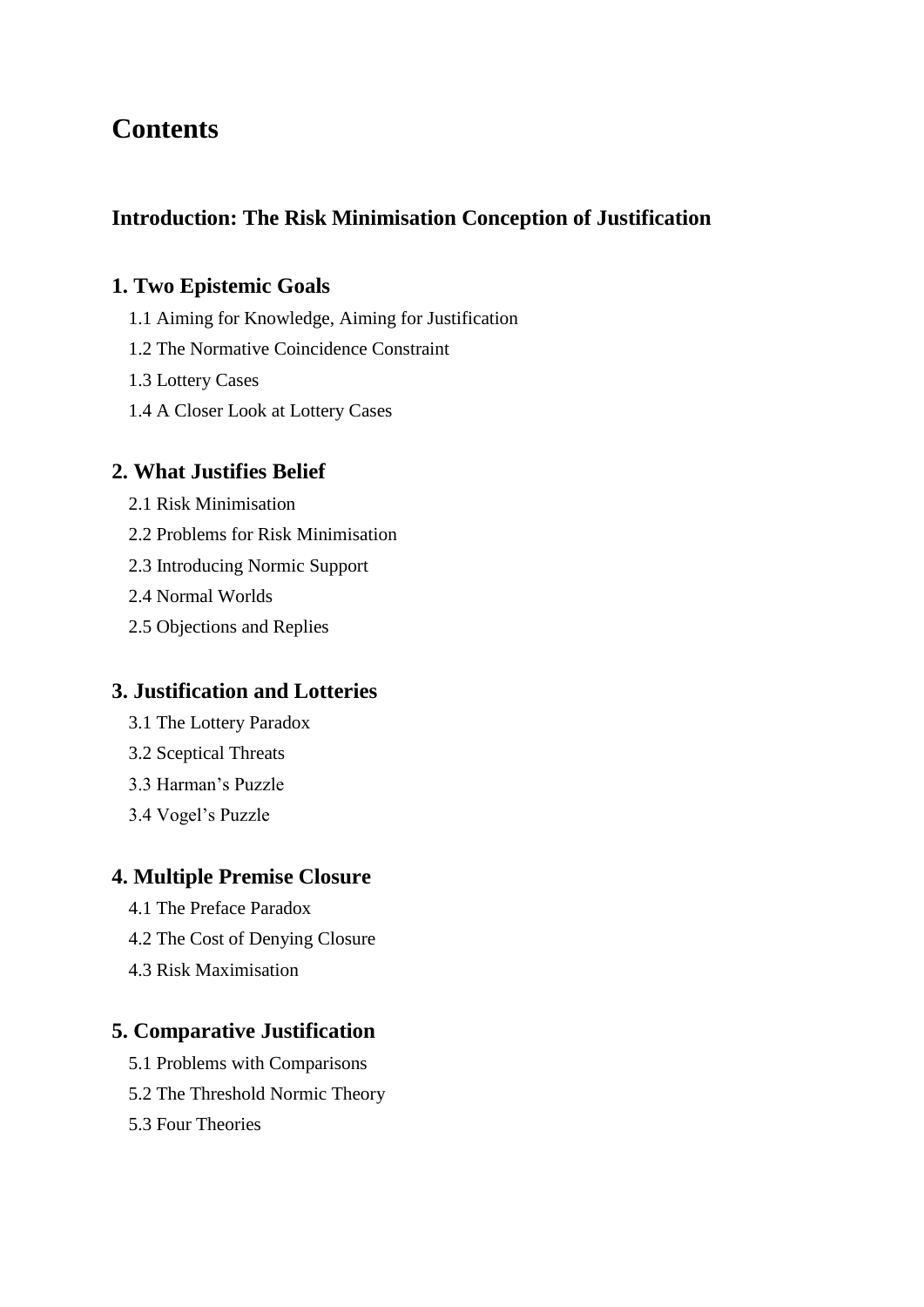#### **6. Protection From Error**

- 6.1 Safety
- 6.2 Rediscovering Normic Support
- 6.3 An Application Epistemic Contextualism
- 6.4 Internalism and Externalism

#### **7. Similar Worlds, Normal Worlds**

- 7.1 The Formal Structure of Safety
- 7.2 The Formal Structure of Normic Support
- 7.3 The Formal Structure of Justification

#### **Appendix to 7: Catalogue of Inference Patterns for the Normic Conditional**

#### **8. Introducing Degrees**

- 8.1 The Limit Assumption
- 8.2 Degrees of Safety
- 8.3 Degrees of Normic Support
- 8.4 Degrees of Belief

#### **9. Refining Risk Minimisation: The Impossibility Results**

- 9.1 The Low Risk Rule
- 9.2 The First Impossibility Result: Finite Probability Spaces
- 9.3 The Second Impossibility Result: Infinite Probability Spaces
- 9.4 The Missing Ingredient

#### **Bibliography**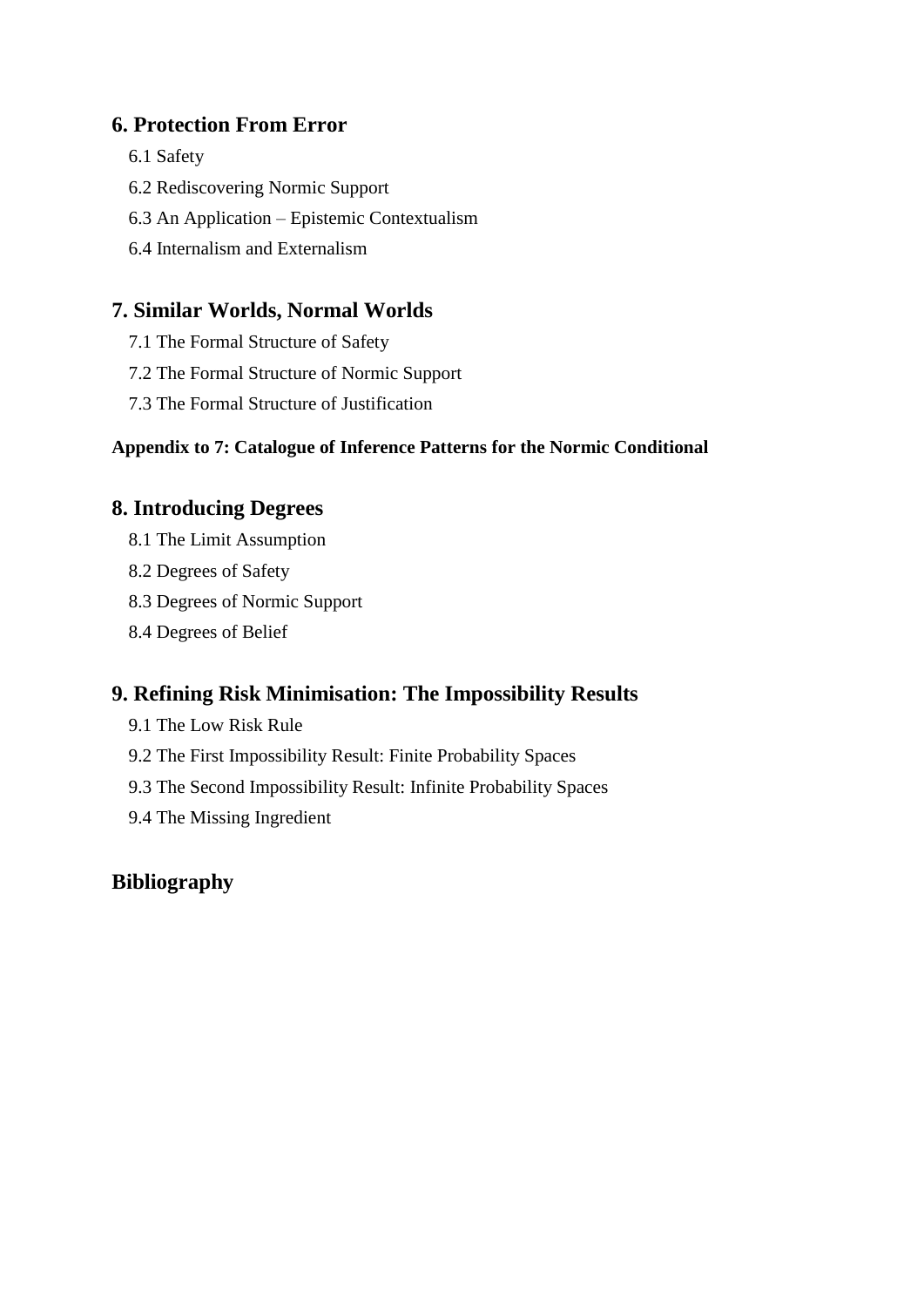### **Introduction: The Risk Minimisation Conception of Justification**

Some philosophers have claimed that cases involving lotteries provide vivid counterexamples to the traditional analysis of knowledge as justified, true belief (see Hawthorne, 2003, pp9, Pritchard, 2007, pp4). They reason along the following lines: Suppose I hold a single ticket in a fair lottery of one million tickets. Suppose I am convinced, purely on the basis of the odds involved, that my ticket won't win. Do I *know* that my ticket won't win? Intuitively, I don't know any such thing, even if it happens to be true. Presumably, though, I have plenty of *justification for believing* that my ticket won't win – after all, given my evidence, this proposition has a 99.9999% chance of being true. How much more justification could one want? If I'm not justified in believing that my ticket won't win, then surely none of us are justified in believing much at all. Here is a case, then, in which a justified, true belief fails to qualify as knowledge.

This argument seems straightforward enough, and yet there are reasons for being uneasy about it. On reflection, lottery cases seem somehow *different* from the standard Gettier cases that are used to refute the traditional analysis of knowledge. Consider the following: I wander into a room, undergo a visual experience as of a red wall and come to believe that the wall is red. In actual fact the wall *is* red but, unbeknownst to me, it is bathed in strong red light emanating from a hidden source, such that it would have looked exactly the same to me even if it had been white. Intuitively, I do not know, in this case, that the wall is red, in spite of the fact that my belief is both justified and true.

We can observe a number of apparent differences between these two cases. In particular, while my belief in the Gettier case fails to actually qualify as knowledge, it nevertheless seems to be a good or promising *candidate* for knowledge – and would have been knowledge if only conditions in the world had been more obliging. My belief in the lottery case, however, doesn't seem to be the sort of belief that could *ever* qualify as knowledge. In the Gettier case, the problem seems to lie with the *world* – and funny, abnormal goings on therein. In the lottery case, the problem seems to lie with *me* and the way in which I form my belief (see Ryan, 1996, pp136, 137).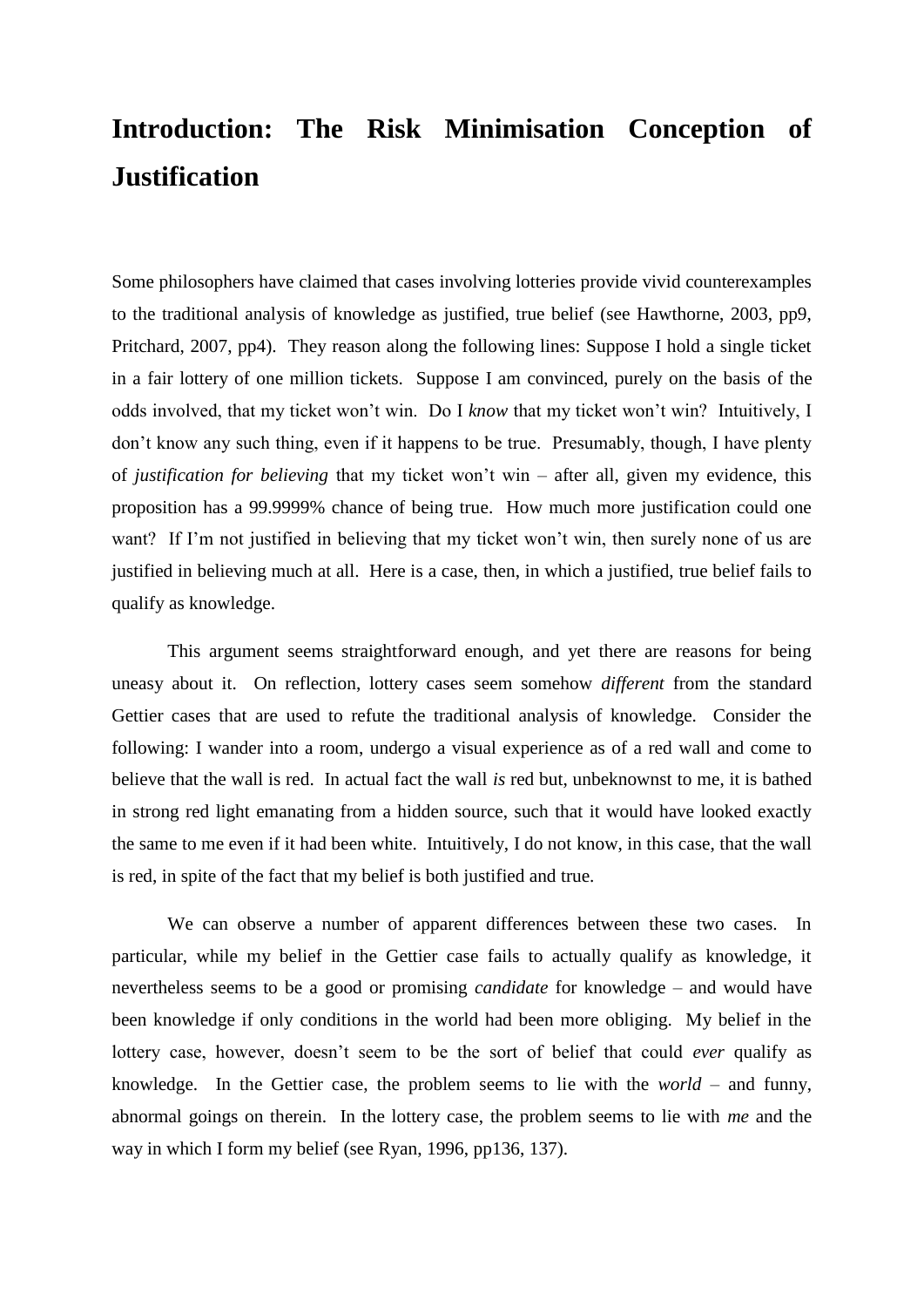The Hawthorne/Pritchard argument betrays a commitment to a certain, quite pervasive, way of thinking about epistemic justification. The picture is something like this: For any proposition P we can always ask how *likely* it is that P is true, given present evidence. The more likely it is that P is true, the more justification one has for believing that it is. The less likely it is that P is true, the less justification one has for believing that it is. One has justification simpliciter for believing P when the likelihood of P is sufficiently high and the risk of ~P is correspondingly low. Call this the *risk minimisation* conception of justification.

This general sort of picture can be identified in the work of a very broad range of epistemologists. Sometimes it is made more or less explicit (see Russell, 1948, chap. VI, Chisholm, 1957, pp28, Derksen, 1978, Alston, 1988, Moser, 1988, Plantinga, 1993, chap. 9, Fumerton, 1995, pp18-19, Lewis, 1996, pp551, Swinburne, 2001, chap. 3, 2011, Conee and Feldman, 2004, n32, Pryor, 2004, pp350-351, 2005, pp181, BonJour, 2010, Goldman, 2011, section 16.7). More often it is left implicit, as in the above reasoning. I don't know of any detailed arguments in favour of this picture, though the following thought is admittedly quite compelling: Most epistemologists are *fallibilists* of one kind or another and hold that a belief can be justified even if one doesn't have evidence that makes it certain – even if one hasn't completely eliminated all risk of error. But if justification can fall short of evidential certainty, then what else could it possibly *be* if not evidential probability or likelihood? If justification does not require the complete elimination of error risk, then what else could it possibly require if not its minimisation?

When all is said and done, I'm unsure whether I can offer adequate answers to these questions – but I will attempt, in this book, to come to a rather different way of thinking about justification. Some of the views that I'll defend – or at least take seriously – might strike some as obviously wrong. An example might be the view that we can, sometimes, be justified in believing things that are very unlikely to be true, given our evidence. I think that this may in the end be correct – and by 'justification', I don't simply mean justification that is 'practical' or 'prudential', but justification that is *genuinely epistemic*. But I will begin with ideas that are, I hope, less controversial.

It's clear that there is *something* that sets purely statistical evidence apart from evidence of other kinds. In the case described above, my evidence for the proposition that my ticket will lose the lottery is a clear example of evidence that is purely statistical in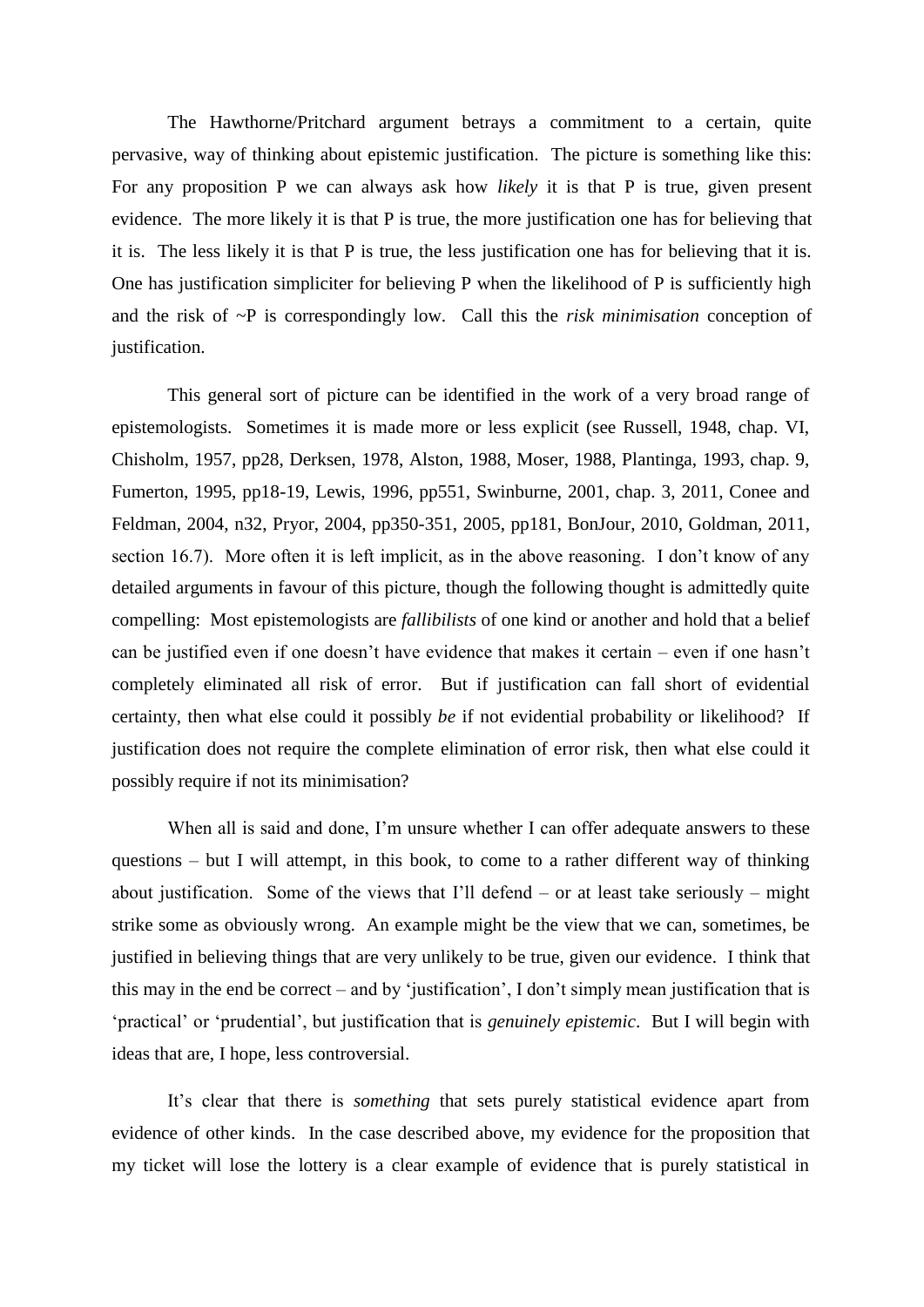character. Here is another (based on an example due to Cohen, 1977, §24): Suppose that 100 people attended a concert but only one ticket was ever sold. As such, only one person at the concert attended legitimately and the other 99 were gatecrashers. Suppose we know that Joe was one of the people who attended the concert but have no further information about him. Is Joe a gatecrasher? In one sense it has to be admitted that our evidence in favour of this proposition is very strong indeed. And yet, when pressed, most of us would, I think, be reluctant to give this evidence much weight.

Should I draw the conclusion that Joe gatecrashed the concert and treat him accordingly? Should I go about asserting that Joe is a gatecrasher – should I, for instance, inform his friends, his family, his employer? Should Joe be taken to court and appropriate punishment applied to him? Most of us would be very apprehensive about taking such steps just on the grounds that Joe attended the concert and that 99 out of 100 attendees were gatecrashers. And this is not just a philosopher's intuition – under prevailing legal practice, in a broad range of jurisdictions, statistical evidence of this kind would not be deemed sufficient for a positive finding of fact to the effect that Joe gatecrashed the concert (for some relevant references see Kaye, 1982, section I, Allensworth, 2009, section IIB). From the perspective of the risk minimisation conception, though, this apprehensiveness is puzzling. After all, there's no question that our evidence makes it *very likely* that Joe gatecrashed the concert. By believing, asserting and acting upon this proposition, we would only be running a very small risk of error.

Perhaps when it comes to believing and asserting that Joe gatecrashed and applying appropriate sanctions to him, we wouldn't be willing to tolerate *any* risk of error, no matter how small. But this really seems not to be the case – for we would be perfectly willing to do such things on the strength of *other kinds* of non-conclusive evidence. Suppose that, instead of our having statistical evidence in favour of Joe being a gatecrasher, we have some eyewitness testimony to that effect. Suppose a witness testifies that she clearly saw Joe scaling the fence at the concert or some such. As long as we had no reason to doubt the reliability of this testimony, we would usually be willing to take it at face value – and to repeat it and act upon it. Most of us would be quite comfortable with Joe being appropriately punished on the strength of evidence such as this. And, under prevailing legal practice, testimonial evidence of this kind, provided it is not contradicted or otherwise called into question, could constitute sufficient grounds for a finding to the effect that Joe gatecrashed the concert.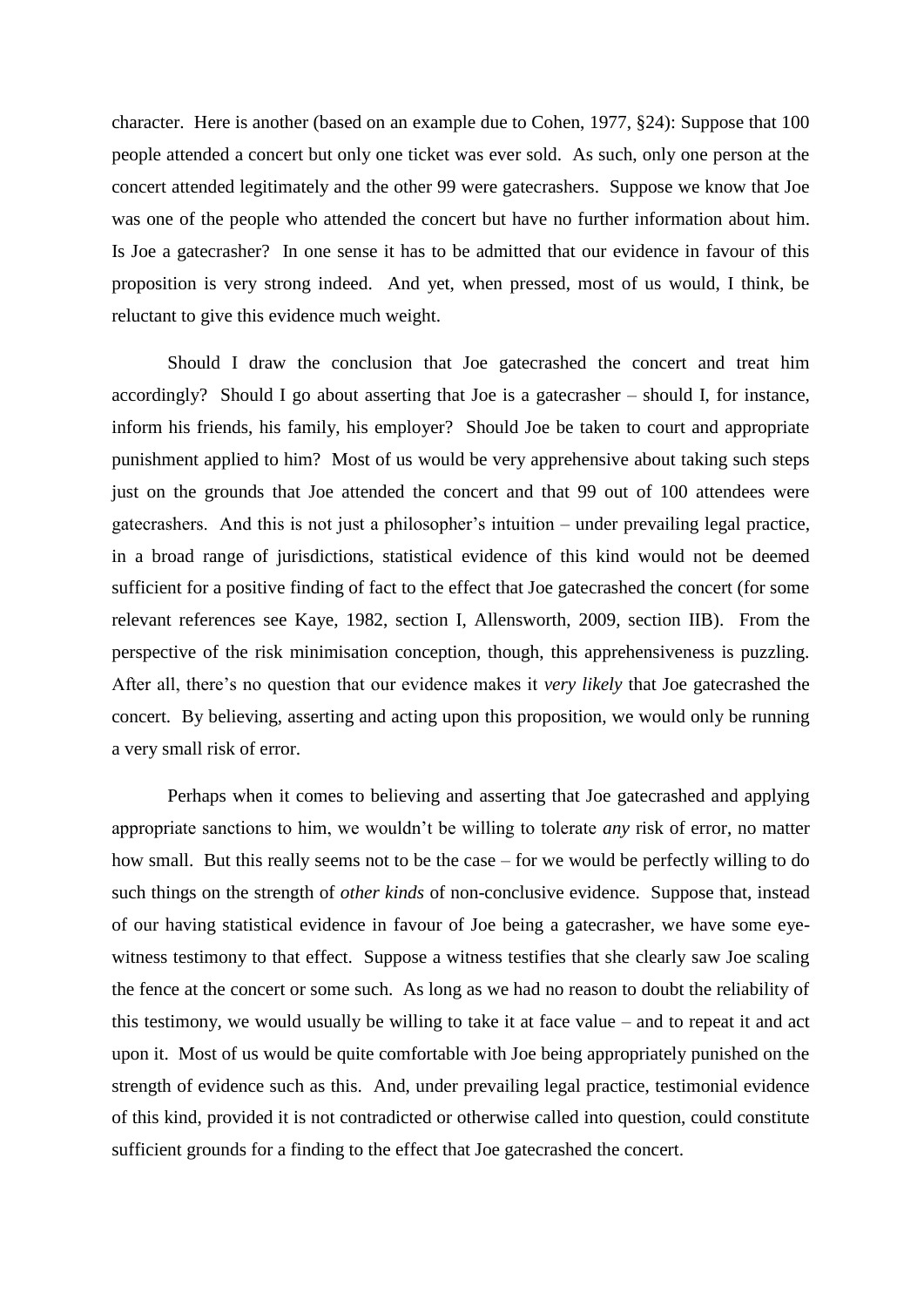We are all perfectly aware, though, that testimony is fallible. Just because an eyewitness testifies that Joe gatecrashed the concert, this doesn't *make it certain* that he did – he may still be innocent. Witnesses are sometimes mistaken and they sometimes lie. The eyewitness testimony undoubtedly makes it *likely* that Joe gatecrashed but, plausibly, it doesn't make it quite as likely as *99%* – and yet this is precisely how likely the proposition is, given the statistical evidence about which we seemed so apprehensive. By believing that Joe gatecrashed on the basis of the testimonial evidence, we would actually be running a *higher* risk of error than we would in believing this on the basis of the statistical evidence. As such, the risk minimisation conception straightforwardly predicts that the latter belief should be more justified than the former. Yet this would seem to be the very opposite of the truth.

Maybe there is nothing here that should seriously trouble a risk minimisation theorist. Maybe our judgments about the case reflect an unreasonable bias against statistical evidence and we should train ourselves to give them up. But if we were to try and devise a theory of justification that really did do justice to our judgments here, what would it look like? Apart from anything else, it would need to be a view on which justification somehow demanded *more* than probability, but *less* than certainty – a view on which no amount of purely statistical evidence could make for justification, even though something like testimonial evidence somehow could.

As I've mentioned, the testimony to the effect that Joe gatecrashed the concert still leaves open that possibility that he is innocent. This was an open possibility before we received the testimony and it remains so afterwards. What the testimony does, though, is force us to *reconceptualise* this possibility – to view it in a different sort of light. Once we've received the witness testimony, there is *something that it would take* in order for Joe to still be innocent – it would take a deceit, it would take a misperception, it would take some sort of departure from *normal circumstances*.

In contrast, if my only evidence against Joe is that he attended the concert and that 99 out of 100 attendees were gatecrashers then, while it may be unlikely that Joe is innocent, it wouldn't really take any departure from normal circumstances for this to be true. While I might, in a sense, be surprised to learn that Joe is innocent, in another sense there shouldn't be anything particularly surprising about this, given my evidence. I know that one of the attendees was innocent – and it is no more surprising that this should turn out to be Joe than anyone else. If I believe that Joe gatecrashed, on the basis of the statistical evidence, then my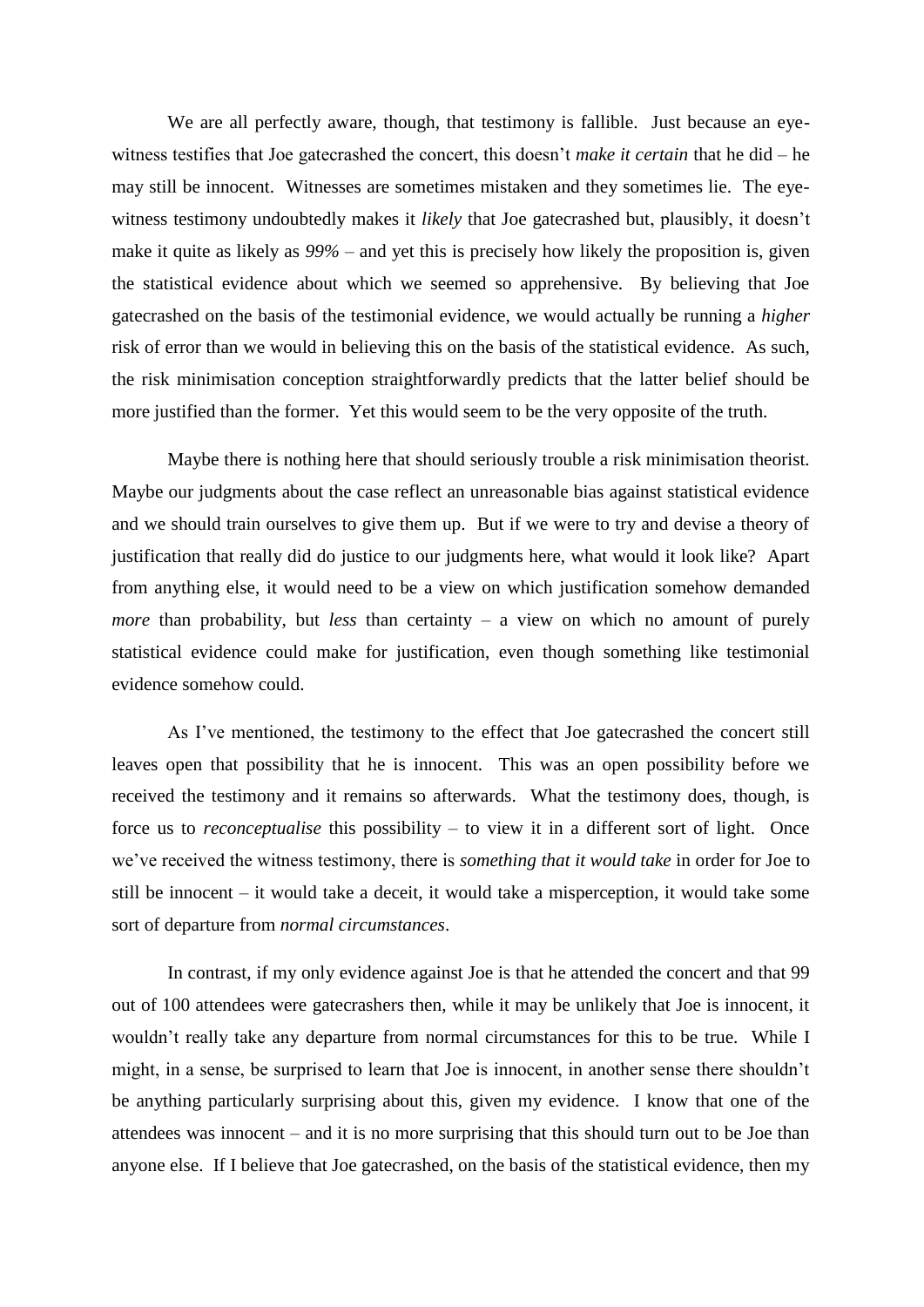belief could turn out to be false without anything abnormal having transpired. If I believe that Joe gatecrashed on the basis of testimony, then it would take some abnormal circumstance to part my belief from the truth. Viewed in this way, the testimonial evidence really does seem to offer something more than the statistical evidence does.

These observations are in no way peculiar to testimonial evidence per se. Suppose *I* am an eye-witness to Joe's gatecrashing – suppose I get a clear look at him scaling the fence. Like testimonial evidence, direct perceptual evidence does more than just 'load the dice' in favour of a proposition. My perceptual experience may make it less likely that Joe is innocent, but it also makes this possibility *demand something more* – hallucination, perceptual malfunction, disguise etc – it makes it demand a departure from normalcy. Purely statistical evidence is distinctive for *not* having this effect.

These remarks do not, of course, amount to some new theory of justification – not yet. At present, they are perhaps little more than suggestive slogans – and they contrast sharply with my formulation of the risk minimisation conception as a relatively clear and precise thesis. My primary aim, in this book, is to try and make something more of these ideas – to build them into something that would count as a viable alternative to the risk minimisation conception.

While my way of thinking about justification may be unfamiliar, it is connected to a more familiar way of thinking about *knowledge*. Many epistemologists have been attracted to the idea that, in order for a belief to qualify as knowledge it must be *safe* from error – it is necessary that the belief could not easily have been wrong. This is often spelled out in terms of possible worlds: In order for a belief to be knowledge it must be true in all close or similar possible worlds at which it is held. In order for a belief to be justified, on my view, there is also a set of possible worlds throughout which the belief must be true wherever it is held. These are not worlds that are 'close' or 'similar' as such, but worlds that are *normal*.

One might wonder whether those who adopt a safety condition upon knowledge have some additional incentive to adopt a structurally similar condition on justification, such as the one I defend here. There may be some truth to this – but we should proceed with caution. What is clear, though it has not been widely observed, is that combining a safety condition upon knowledge with the risk minimisation conception of justification makes for a kind of *ill-fit* between the two norms. As I will be arguing, there are in fact a number of familiar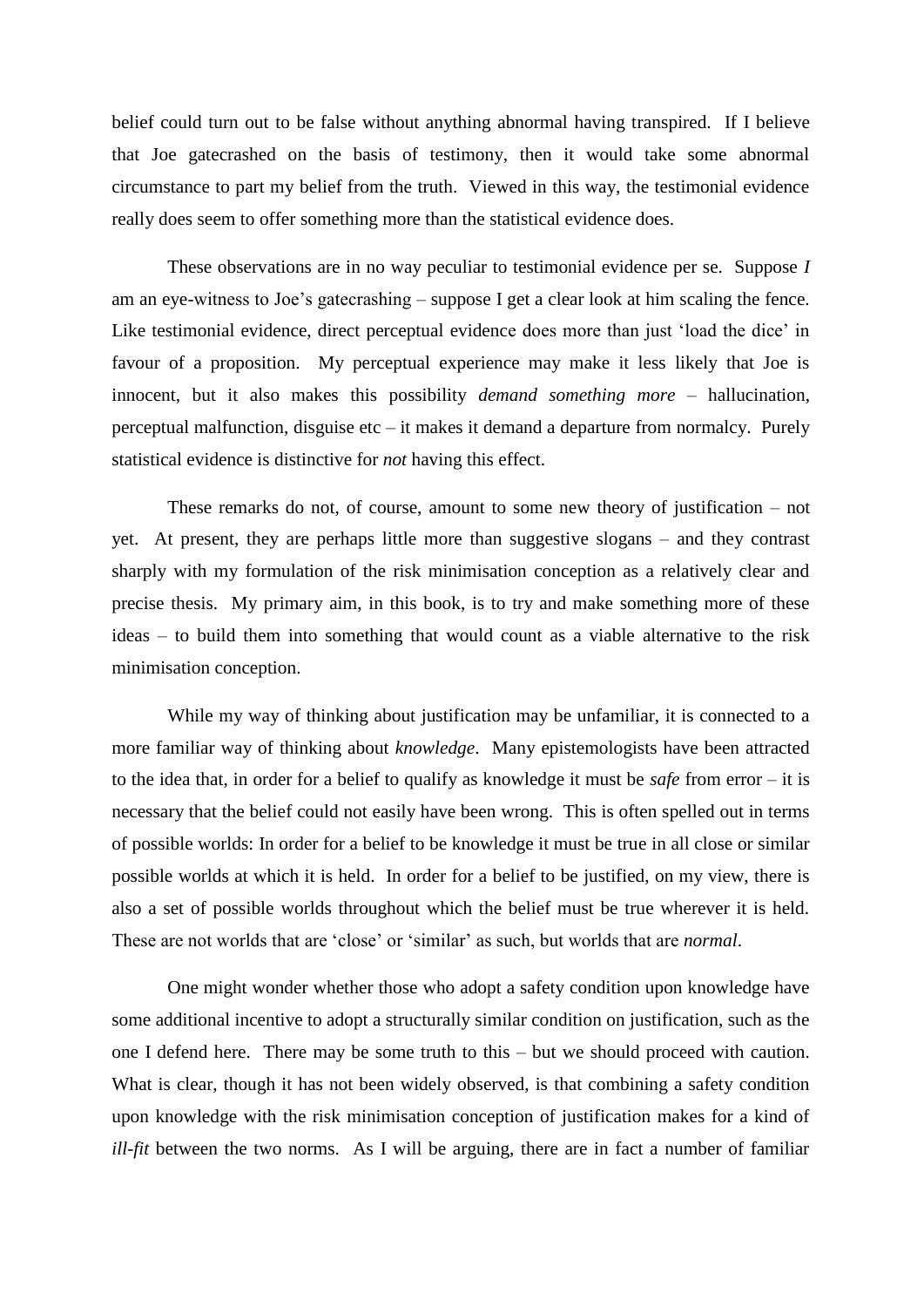ideas about knowledge that sit very uneasily alongside the risk minimisation conception of justification.

I mentioned above that the risk minimisation conception of justification is left implicit in the work of a number of epistemologists. But the acceptance of this picture is, by and large, more self-conscious in the so-called 'formal epistemology' tradition where it has been brought to the fore via the paradoxes of rational acceptability. The risk minimisation conception, as it stands, is incompatible with the principle that justification is closed under multiple premise deductive consequence – the principle according to which, if one has justification for believing each of a set of premises, and these premises together deductively entail a conclusion, then one has justification for believing the conclusion. The lottery and preface paradoxes both serve to make this incompatibility vivid.

In spite of its incompatibility with the letter of the risk minimisation conception, the closure principle is one that some epistemologists hold dear. As such, there have been a number of attempts to refine or modify the risk minimisation conception in the hope of circumventing the lottery and preface paradoxes without having to abandon multiple premise closure. Such attempts turn out, however, to be beset by purely formal difficulties. A series of impossibility results, as I shall discuss, come close to demonstrating that nothing recognisable as a refinement of the risk minimisation picture can be consistently combined with multiple premise closure.

My own theory of justification, in contrast, *is* consistent with multiple premise closure, and offers a different sort of treatment of the lottery and preface paradoxes. It's important to bear in mind that these paradoxes are not puzzles waiting to be 'solved' in such a way as to preserve *all* of our pretheoretic impressions. Any treatment of the paradoxes will have to trade off advantages against disadvantages – and my own theory of justification simply strikes this bargain in a very different way to the risk minimisation conception. The lottery and preface paradoxes will both be discussed in detail, along with a number of related puzzles.

In this book, I will be presenting a range of arguments against the risk minimisation conception of justification – arguments of which this introduction has offered a brief preview. But it's not on the strength of arguments that the risk minimisation conception ever became the dominant view and, I suspect, it won't be dislodged by arguments either – or, at least, not by arguments *alone*. The risk minimisation conception is part of a complex of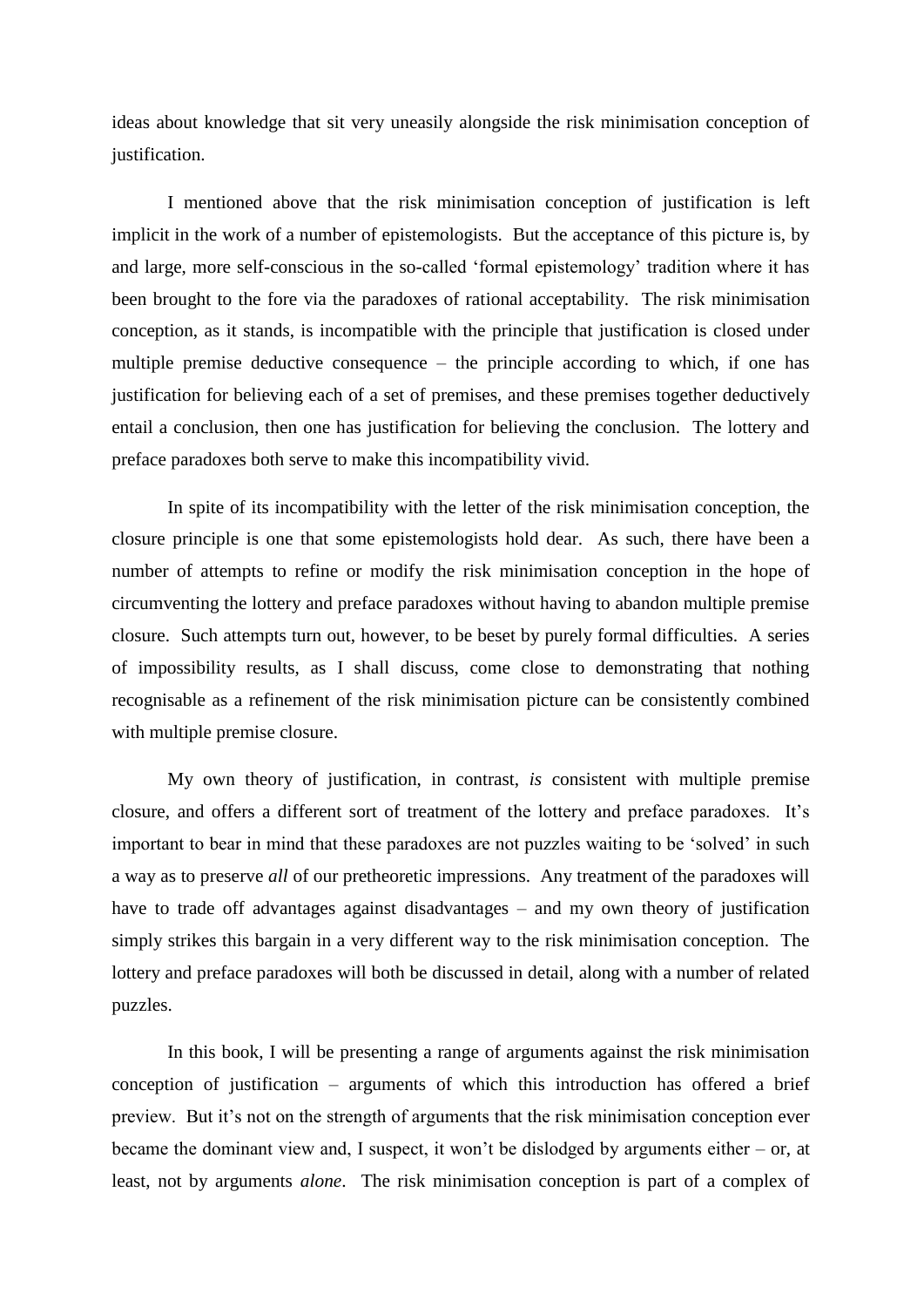ideas that really do have a remarkable coherence and power – and this may go a long way towards explaining its enduring popularity. It's for this reason that the provision of some kind of alternative is of the utmost importance. My primary aim here is to develop this alternative.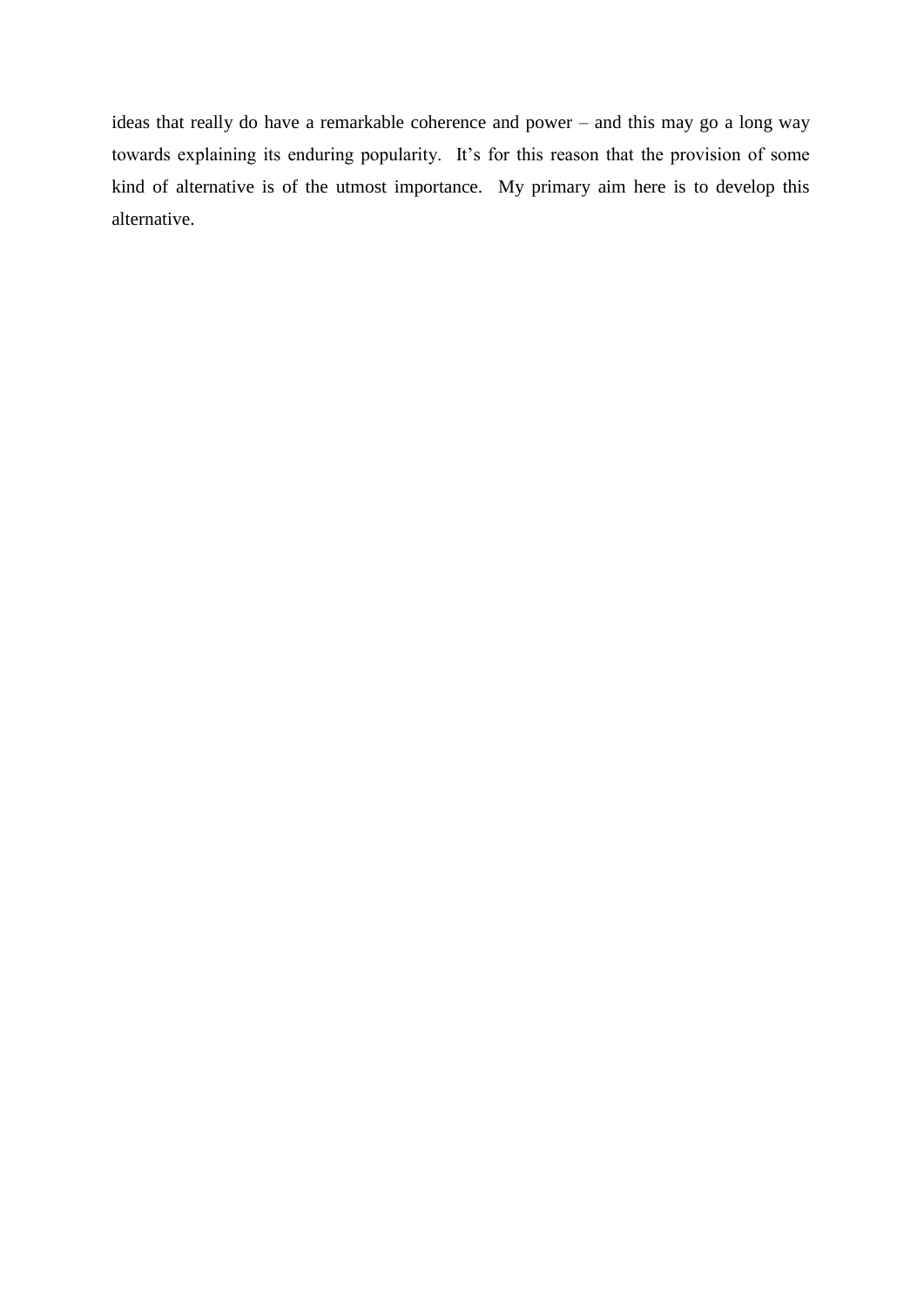#### **Bibliography**

- Allensworth, R. (2009) 'Prediction markets and law: A sceptical account' *Harvard Law Review* v122(4), pp1217-1229
- Alston, W. (1985) 'Concepts of epistemic justification' *The Monist* v68(1), pp57-89
- Alston, W. (1988) 'An internalist externalism' *Synthese* v74(3), pp265-283
- Alston, W. (1995) 'How to think about reliability' *Philosophical Topics* v23(1), pp1-29
- Arló-Costa, H. and Pedersen, A. (2012) 'Belief and probability: A general theory of probability cores' *International Journal of Approximate Reasoning* v53(3), pp293- 315
- Audi, R. (1993) *The Structure of Justification* (Cambridge: Cambridge University Press)
- Audi, R. (1995) 'Memorial justification' *Philosophical Topics* v23(1), pp31-45
- Audi, R. (2001) 'An internalist theory of normative grounds' *Philosophical Topics* v29(1/2), pp19-46
- Bar-Hillel, M. (1980) 'The base rate fallacy in probability judgments' *Acta Psychologica* v44(3), pp211-233
- Bar-Hillel, M. and Wagenaar, W. (1991) 'The perception of randomness' in *Advances in Applied Mathematics* v12(4), pp428-454
- Barbey, A. and Sloman, (2007) 'Base rate respect: From ecological rationality to dual processes' *Behavioural and Brain Sciences* v30(3), pp241-297
- Bhaskar, R. (1975) *A Realist Theory of Science* (Leeds: Leeds Books Ltd.)
- Bird, A. (2007) 'Justified judging' *Philosophy and Phenomenological Research* v74(1), pp81-110
- Blome-Tillmann, M. (2009) 'Contextualism, safety and epistemic relevance' *Philosophical Studies* v143(3), pp383-394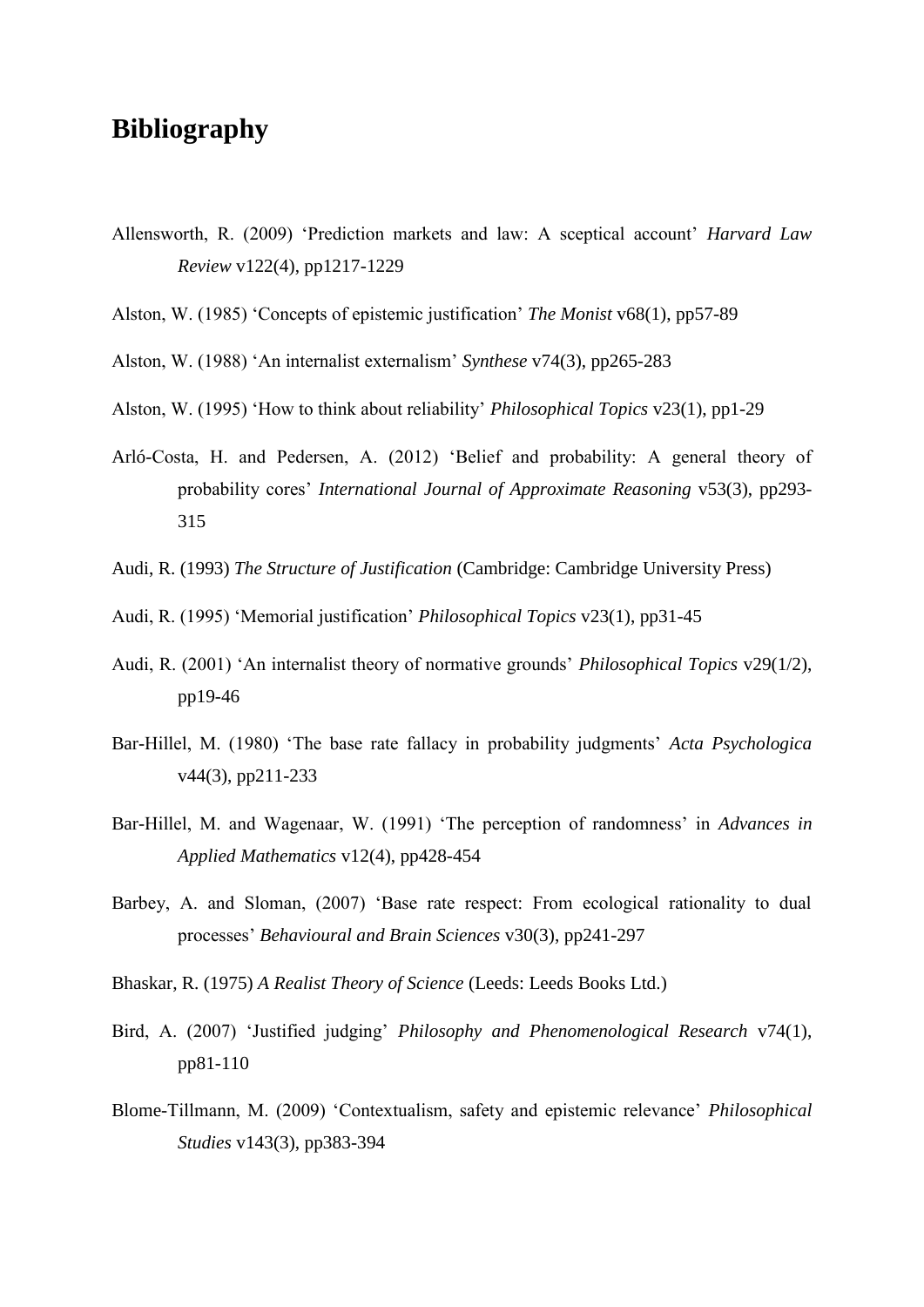BonJour, L. (2010) 'The myth of knowledge' *Philosophical Perspectives* v24(1), pp57-83

Borges, J. [1935] *A Universal History of Iniquity* Hurley, A. trans. (Penguin Books, 2004)

- Boutilier, C. (1994) 'Conditional logics of normality: a modal approach' *Artificial Intelligence* v68(1), pp87-154
- Boutilier, C. and Becher, V. (1995) 'Abduction as belief revision' *Artificial Intelligence* v77(1), pp43-94
- Buchak, L. (2014) 'Belief, credence and norms' *Philosophical Studies* v169(2), pp285-311
- Butler, J. [1736] *The Analogy of Religion* (London: J.M.Dent and Co., 1906)
- Carnap, R. (1950) *The Logical Foundations of Probability* (Chicago: University of Chicago Press)
- Chalmers, D. (2011) 'The nature of epistemic space' in Egan, A. and Weatherson, B. eds. *Epistemic Modality* (Oxford: Oxford University Press)
- Chandler, J. (2010) 'The lottery paradox generalized?' *British Journal for the Philosophy of Science* v61(3), pp667-679
- Chisholm, R. (1957) *Perceiving* (Ithaca, NY: Cornell University Press)
- Christensen, D. (2004) *Putting Logic in its Place* (Oxford: Oxford University Press)
- Cohen, L. (1977) *The Probable and the Provable* (Aldershot: Gregg Revivals)
- Cohen, L. (1979) 'On the psychology of prediction: whose is the fallacy?' *Cognition* v7(4), pp385-407
- Cohen, S. (1984) 'Justification and truth' *Philosophical Studies* v46(3), pp279-295
- Cohen, S. (1988) 'How to be a fallibilist' *Philosophical Perspectives* v2, pp91-123
- Cohen, S. (1999) 'Contextualism, scepticism and the structure of reasons' *Philosophical Perspectives* v13, pp57-88
- Comesaña, J. (2005) 'Unsafe knowledge' *Synthese* v146(3), pp395-404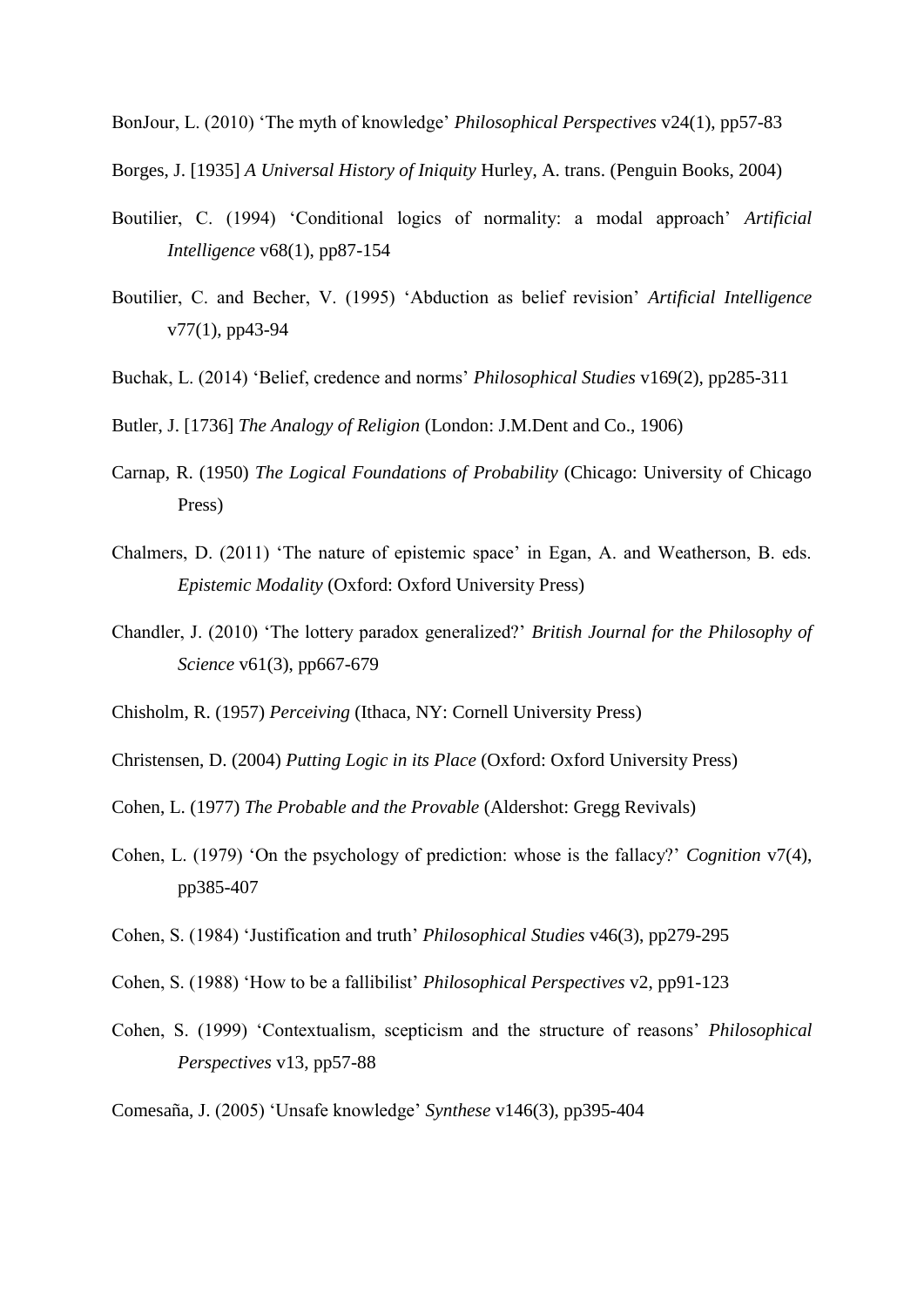- Comesaña, J. (2009) 'What lottery problem for reliabilism?' *Pacific Philosophical Quarterly* v90(1), pp1-20
- Comesaña, J. (2010a) 'An evidentialist reliabilism' *Noûs* v44(4), pp571-600
- Comesaña, J. (2010b) 'Reliabilism' in Bernecker, S. and Pritchard, D. eds. *The Routledge Companion to Epistemology* (London: Routledge)
- Conee, E. and Feldman, R. (2004) 'Evidentialism' in *Evidentialism: Essays in Epistemology* (Oxford: Oxford University Press)
- Conee, E. and Feldman, R. (2008) 'Evidence' in Smith, Q. ed. *Epistemology: New Essays* (Oxford: Oxford University Press)
- Cosmides, L. and Tooby, J. (1996) 'Are humans good intuitive statisticians after all? Rethinking some conclusions from the literature on judgment under uncertainty' *Cognition* v58(1), pp1-73
- Cournot, A. (1843) *Exposition de la Théorie des Chances et des Probabilitiés* (Paris: Hachette)
- Delgrande, J. (1987) 'A first order logic for prototypical properties' *Artificial Intelligence* v33(1), pp105-130
- Derksen, A. (1978) 'The alleged lottery paradox resolved' *American Philosophical Quarterly* v15(1), pp67-74
- DeRose, K. (1995) 'Solving the skeptical problem' *Philosophical Review* v104(1), pp1-52
- DeRose, K. (1996) 'Knowledge, assertion and lotteries' *Australasian Journal of Philosophy* v74(4), pp568-580
- DeRose, K. (2004) 'Sosa, safety, sensitivity and skeptical hypotheses' in Greco, J. ed. *Ernest Sosa and His Critics* (Oxford: Blackwell)
- Descartes, R. [1628] *Rules for the Direction of the Mind* (Cambridge: Cambridge University Press, 1911)
- Dougherty, T. (2011) 'In defence of propositionalism about evidence' in Dougherty, T. ed. *Evidentialism and its Discontents* (Oxford: Oxford University Press)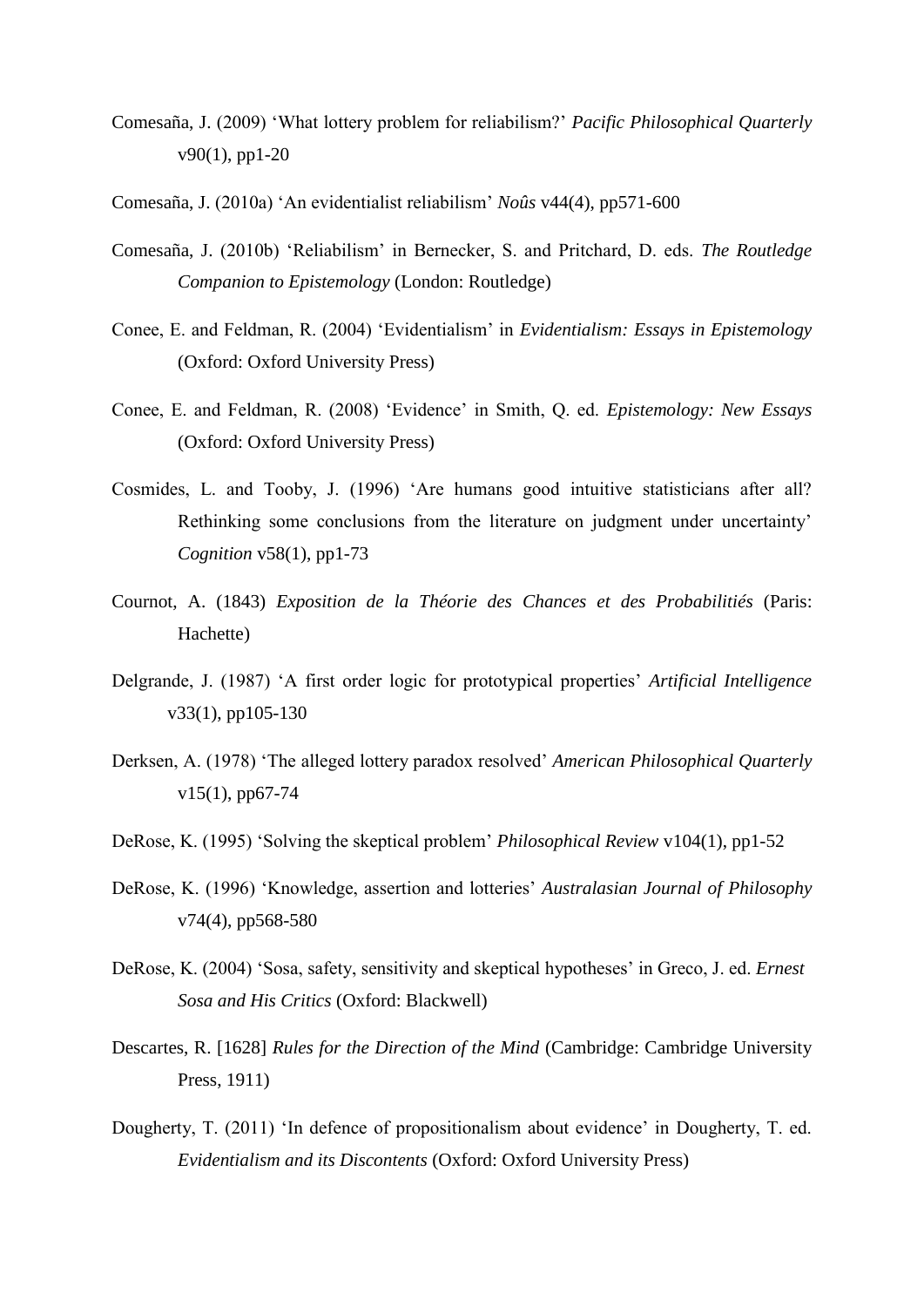- Douven, I. (2002) 'A new solution to the paradoxes of rational acceptability' *British Journal for the Philosophy of Science* v53(3), pp391-410
- Douven, I. (2006) 'Assertion, knowledge and rational credibility' *Philosophical Review* v115(4), pp449-485
- Douven, I. and Williamson, T. (2006) 'Generalizing the lottery paradox' *British Journal for the Philosophy of Science* v57(4), pp755-779
- Douven, I (2008) 'The lottery paradox and our epistemic goal' *Pacific Philosophical Quarterly* v89(2), pp204-225
- Dretske, F. 'Epistemic operators' *Journal of Philosophy* v67(24), pp1007-1023
- Dretske, F. (1971) 'Conclusive reasons' *Australasian Journal of Philosophy* v49(1), pp1-22
- Earman, J. (1992) *Bayes or Bust? A Critical Examination of Bayesian Confirmation Theory* (Cambridge, MA: MIT Press)
- Earman, J. and Roberts, J. (1999) '"Ceteris paribus" there is no problem of provisos' *Synthese* v118(3), pp439-478
- Earman, J., Roberts, J. and Smith, S. (2002) 'Ceteris paribus lost' *Erkenntnis* v57(3), pp281- 301
- Easwaran, K. (2009) 'Probabilistic proofs and transferability' *Philosophia Mathematica* v17(3), pp341-362
- Egan, A. (2006) 'Secondary qualities and self-location' *Philosophy and Phenomenological Research* v72(1), pp97-119
- Enoch, D., Fisher, T. and Spectre, L. (2012) 'Statistical evidence, sensitivity and the legal value of knowledge' *Philosophy and Public Affairs* v40(3), pp197-224
- Eriksson, L. and Hájek, A. (2007) 'What are degrees of belief?' *Studia Logica* v86(2), pp185- 215
- Fallis, D. (1997) 'The epistemic status of probabilistic proof' *Journal of Philosophy* v94(4), pp165-186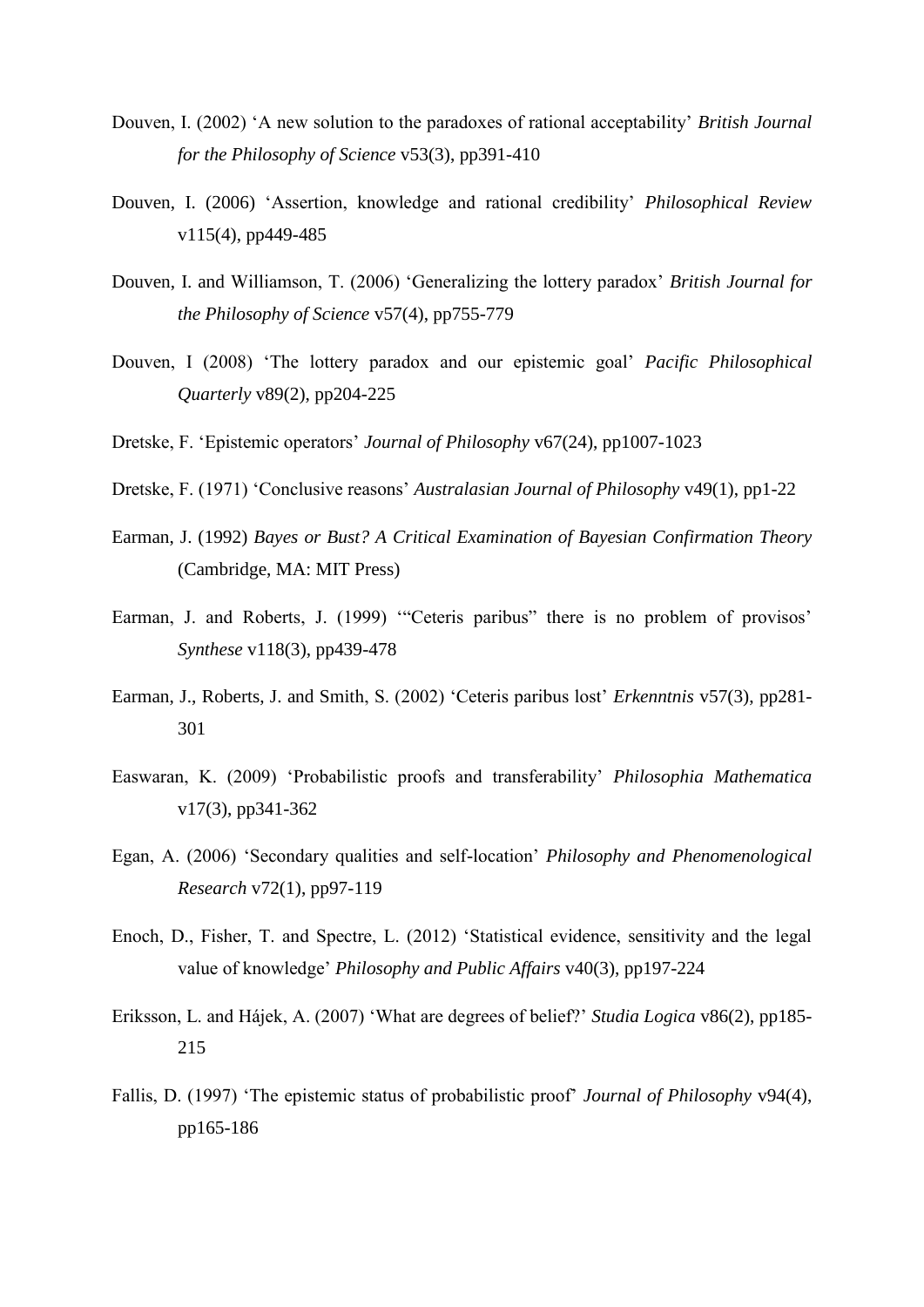- Falk, R. (1981) 'The perception of randomness' *Proceedings of the Fifth International Conference for the Psychology of Mathematics Education* (Grenoble: Laboratoire IMAG)
- Falk, R. and Konold, C. (1997) 'Making sense of randomness: Implicit encoding as a basis for judgment' *Psychological Review* v104(2), pp301-318
- Fantl, J. and McGrath, M. (2002) 'Evidence, pragmatics and justification' *Philosophical Review* v111(1), pp67-94
- Fantl, J. and McGrath, M. (2009) *Knowledge in an Uncertain World* (Oxford: Oxford University Press)
- Foley, R. (1987) *The Theory of Epistemic Rationality* (Cambridge, MA: Harvard University Press)
- Foley, R. (1992) 'The epistemology of belief and the epistemology of degrees of belief' *American Philosophical Quarterly* v29(2), pp111-121
- Foley, R. (1993) *Working Without a Net* (Oxford: Oxford University Press)
- Foley, R. (2009) 'Beliefs, degrees of belief and the Lockean thesis' in Huber, F. & Christoph Schmidt-Petri, C. eds. *Degrees of Belief* (Dordrecht: Springer)
- Fumerton, R. (1995) *Metaepistemology and Scepticism* (Lanham, MD: Rowman and Littlefield)
- Fumerton, R. (2004) 'Epistemic probability' *Philosophical Issues* v14(1), pp149-164
- Goldman, A. (1976) 'Discrimination and perceptual knowledge' *Journal of Philosophy* v73(20), pp771-791
- Goldman, A. (1979) 'What is justified belief?' in Pappas, G. ed. *Justification and Knowledge* (Dordrecht: Reidel)
- Goldman, A. (2011) 'Towards a synthesis of reliabilism and evidentialism? Or: Evidentialim's troubles and reliabilism's rescue package' in Dougherty, T. ed. *Evidentialism and Its Discontents* (Oxford: Oxford University Press)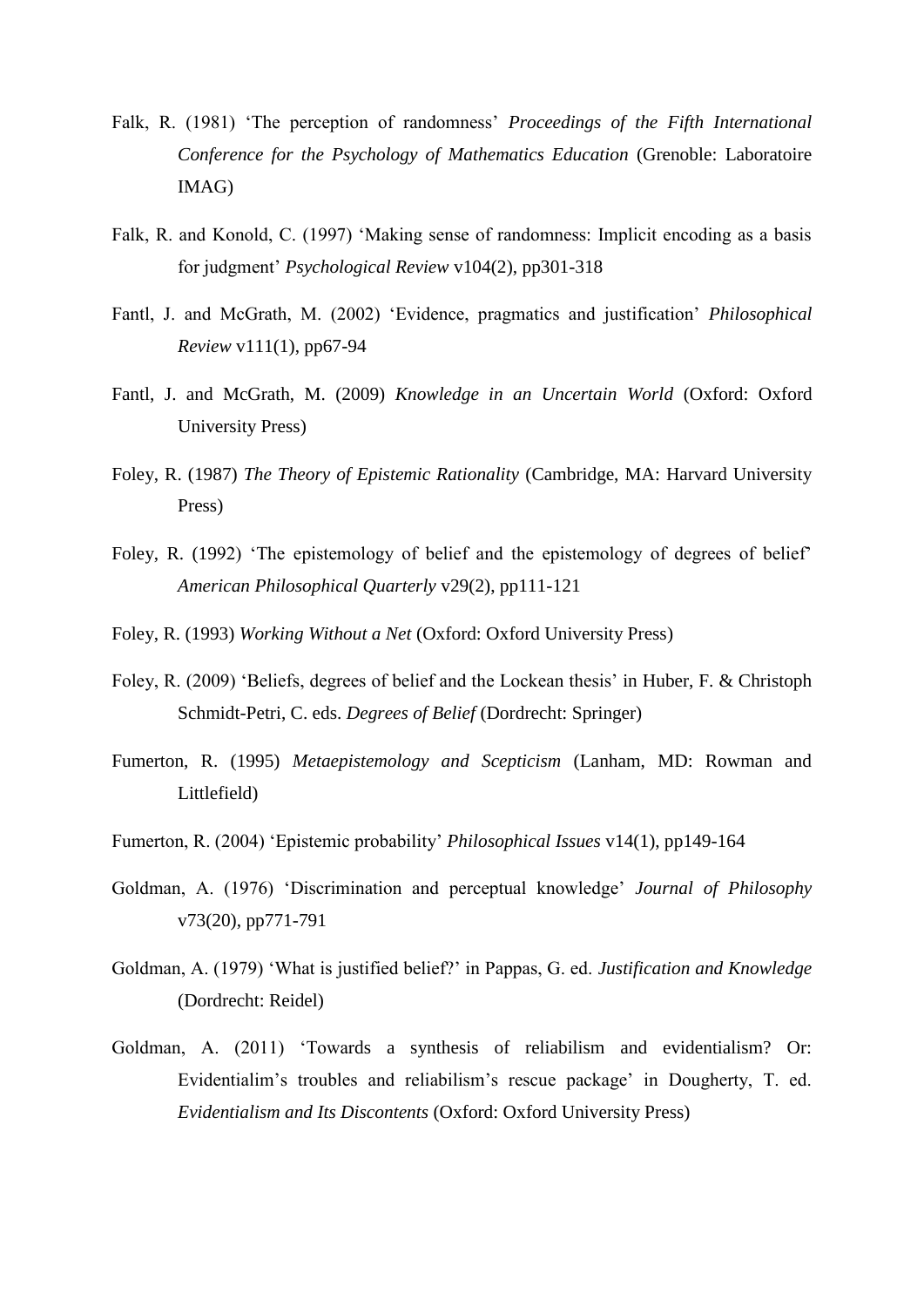- Gundersen, L. (2004) 'Outline of a new semantics for counterfactuals' *Pacific Philosophical Quarterly* v85(1), pp1-20
- Hájek, A. (2003) 'What conditional probability could not be' *Synthese* v137(3), pp273-323
- Hambourger, R. (1980) 'Belief in miracles and Hume's Essay' *Noûs*, v14(4), pp587-604
- Hammerton, M. (1973) 'A case of radical probability estimation' *Journal of Experimental Psychology* v101(2), pp242-254
- Harman, G. (1968) 'Knowledge, inference and explanation' *American Philosophical Quarterly* v5(3), pp164-173
- Harman, G. (1986) *Change in View* (Cambridge, MA: MIT Press)
- Hawthorne, James (1996) 'On the logic of nonmonotonic conditionals and conditional probabilities' *Journal of Philosophical Logic* v25(2), pp185-218
- Hawthorne, James and Bovens, L. (1999) 'The preface, the lottery and the logic of belief' *Mind* v108(2), pp241-264
- Hawthorne, James. (2009) 'The Lockean thesis and the logic of belief' in Huber, F. and Schmidt-Petri, C. eds. *Degrees of Belief* (Dordrecht: Springer)
- Hawthorne, John. (2003) *Knowledge and Lotteries* (Oxford: Oxford University Press)
- Hazlett, A. (2006) 'How to defeat belief in the external world' *Pacific Philosophical Quarterly* v87(2), pp198-212
- Hempel, C. (1965) *Aspects of Scientific Explanation and Other Essays in the Philosophy of Science* (New York: The Free Press)
- Hempel, C. (1988) 'Provisos: A problem concerning the inferential function of scientific theories' *Erkenntnis* v28(2), pp147-164
- Hill, C. and Schechter, J. (2007) 'Hawthorne's lottery puzzle and the nature of belief' *Philosophical Issues* v17(1), pp102-122
- Huber, F. (2009) 'Belief and degrees of belief' in Huber, F. and Schmidt-Petri, C. eds. *Degrees of Belief* (Dordrecht: Springer)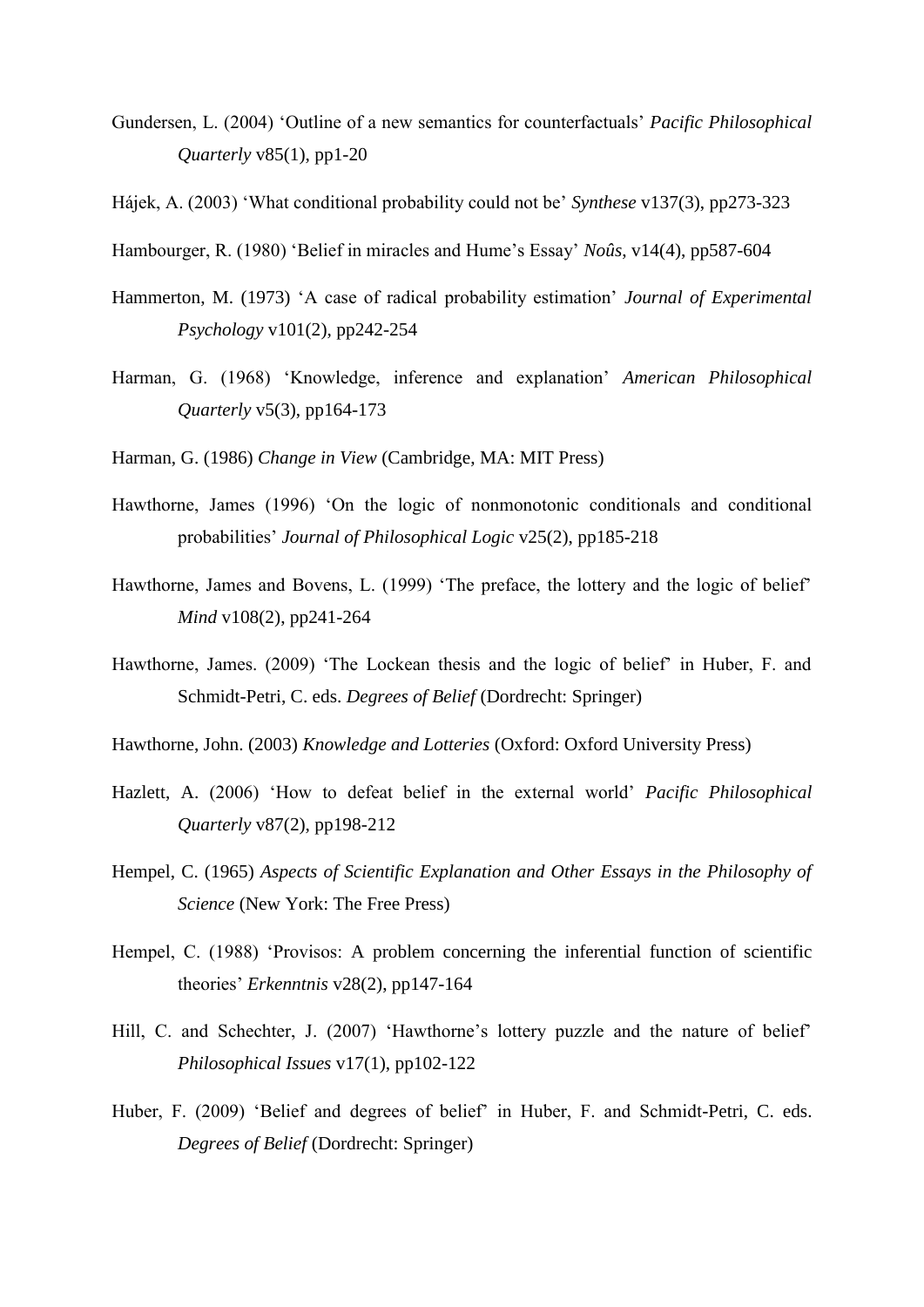- Hume, D. [1748] *An Enquiry Concerning Human Understanding* (Oxford: Clarendon Press, 2000)
- Ichikawa, J. (2014) 'Justification is potential knowledge' *Canadian Journal of Philosophy* v44(2), pp184-206
- Jeffrey, R. (1956) 'Valuation and acceptance of scientific hypotheses' *Philosophy of Science* v23(3), pp237-246
- Jenkins, C. (2007) 'Entitlement and rationality' *Synthese* v157(1), pp25-45
- Jonakait, R. (1983) 'When blood is their argument: Probabilities in criminal cases, genetic markers and, once again, Bayes' theorem' *University of Illinois Law Review* 1983, pp369-421
- Kahneman, D. and Tversky, A. (1972) 'On prediction and judgment' *Oregon Research Institute Research Bulletin* v12(4)
- Kahneman, D. and Tversky, A. (1973) 'On the psychology of prediction' *Psychological Review* v80(4), pp237-251
- Kaplan, M. (1995) 'Believing the improbable' *Philosophical Studies* v77(1), pp117-146
- Kaplan, M. (2013) 'Coming to terms with our human fallibility: Christensen on the preface' *Philosophy and Phenomenological Research* v87(1), pp1-35
- Kaye, D. (1982) 'The limits of the preponderance of the evidence standard: Justifiably naked statistical evidence and multiple causation' *American Bar Foundation Research Journal* v7(2), pp487-516
- Keynes, J. [1921] *A Treatise on Probability* (London: Macmillan press, 1973)
- Koehler, J. (1996) 'The base rate fallacy reconsidered: Descriptive, normative and methodological challenges' *Behavioural and Brain Sciences* v19(1), pp1-17
- Kolmogorov, A. [1933] *Foundations of Probability* (New York: Chelsea Publishing Company, 1950)
- Korcz, K. (1997) 'Recent work on the basing relation' *American Philosophical Quarterly* v34(2), pp171-191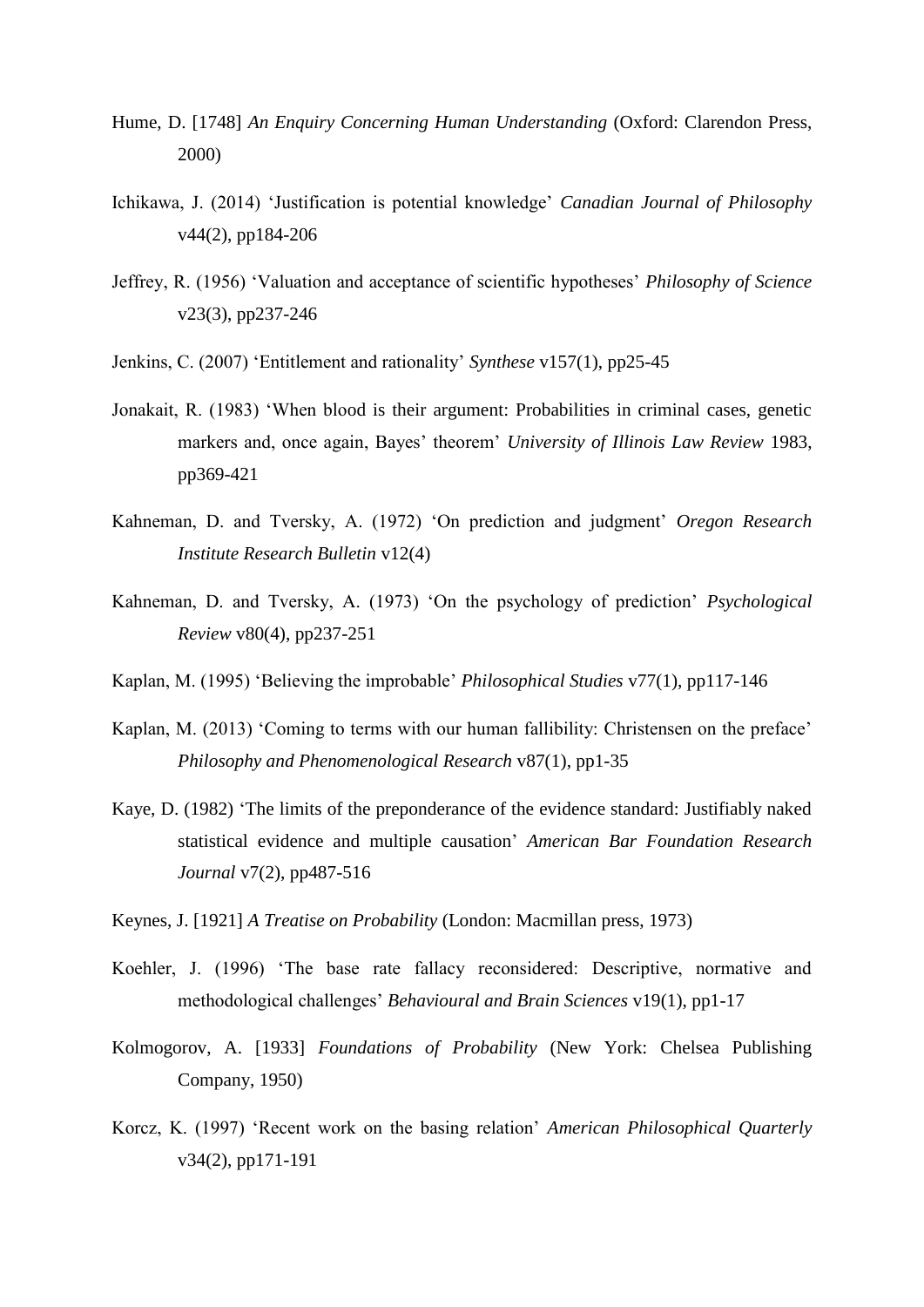Kripke, S. (1980) *Naming and Necessity* (Oxford: Blackwell)

- Kroedel, T. (2012) 'The lottery paradox, epistemic justification and permissibility' *Analysis*  $v72(1)$ , pp57-60
- Kvanvig, J. (2009) 'Assertion, knowledge and lotteries' in Pritchard, D. and Greenough, P. eds. *Williamson on Knowledge* (Oxford: Oxford University Press)
- Kvanvig, J. and Menzel, C. (1990) 'The basic notion of justification' *Philosophical Studies*  v59(3), pp235-261
- Kyburg, H. (1961) *Probability and the Logic of Rational Belief* (Middleton: Wesleyan University Press)
- Kyburg, H. (1970) 'Conjunctivitis' in Swain, M. ed. *Induction, Acceptance and Rational Belief* (Dordrecht: Reidel)
- Kyburg, H. (1971) 'Epistemological probability' *Synthese* v23(2-3), pp309-329
- Lehrer, K. (1974) *Knowledge* (Oxford: Clarendon Press)
- Lehrer, K. (1980) 'Coherence and the racehorse paradox' in French, P., Uehling, T. and Wettstein, H. eds. *Midwest Studies in Philosophy v5* (Minneapolis: University of Minnesota Press)
- Leitgeb, H. (2014a) 'A way out of the preface paradox' *Analysis* 74(1), pp11-15
- Leitgeb, H. (2014b) 'The stability theory of belief' *Philosophical Review* v123(2), pp131-171
- Lemos, N. (2007) *An Introduction to the Theory of Knowledge* (Cambridge: Cambridge University Press)
- Leplin, J. (2009) *A Theory of Epistemic Justification* (Dordrecht: Springer)
- Leslie, S. (2008) 'Generics: Cognition and acquisition' *Philosophical Review* v117(1), pp1- 47
- Levi, I. (1981) 'Should Bayesians sometimes neglect base rates?' *Behavioural and Brain Sciences* v4(3), pp342-343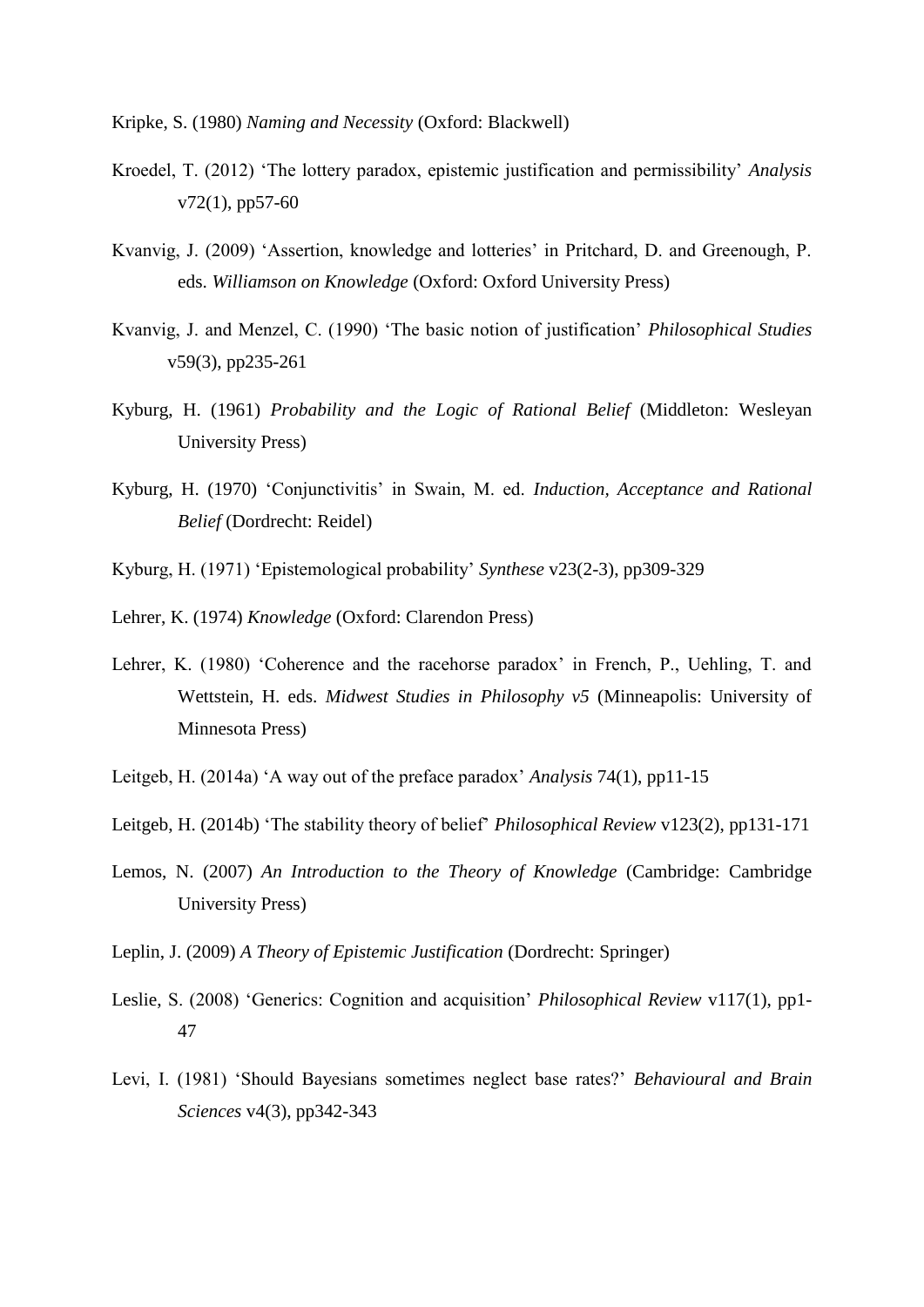- Levi, I. (1983) 'Who commits the base rate fallacy?' *Behavioural and Brain Sciences* v6(3), pp502-506
- Lewis, D. (1973) *Counterfactuals* (Oxford: Blackwell)
- Lewis, D. (1979) 'Attitudes de dicto and de se' *Philosophical Review* v88(4), pp513-543
- Lewis, D. (1980) 'A subjectivist's guide to objective chance' in *Studies in Inductive Logic and Probability* vol. II (University of California Press)
- Lewis, D. (1996) 'Elusive knowledge' *Australasian Journal of Philosophy* v74(4), pp549- 567
- Lin, H. and Kelly, K. (2012), 'A geo-logical solution to the lottery paradox, with applications to nonmonotonic logic' *Synthese* v186(2), pp531-575
- Littlejohn, C. (2012) *Justification and the Truth Connection* (Cambridge: Cambridge University Press)
- Loftus, E. (1996) *Eyewitness Testimony* (Cambridge, MA: Harvard University Press)
- Lopes, L. and Oden, G. (1987) 'Distinguishing between random and non-random events' *Journal of Experimental Psychology: Learning, Memory and Cognition* v13(3), pp392-400
- Ludlow, P. (2005) 'Contextualism and the new linguistic turn in epistemology' in Preyer, G. and Peters, G. eds. *Contextualism in Philosophy* (Oxford: Oxford University Press)
- Lycan, W. 'On the Gettier problem problem' in Hetherington, S. ed. *Epistemology Futures* (Oxford: Oxford University Press)
- Lyon, D. and Slovic, P. (1976) 'Dominance of accuracy information and neglect of base rates in probability estimation' *Acta Psychologica* v40(4), pp287-298

Makinson, D. (1965) 'The paradox of the preface', *Analysis* v25(6), pp205-207

- McDowell, J. (1982) 'Criteria, defeasibility and knowledge' *Proceedings of the British Academy* v68, pp455-479
- McGlynn, A. (2012) 'Justification as would-be knowledge' *Episteme* v9(4), pp361-376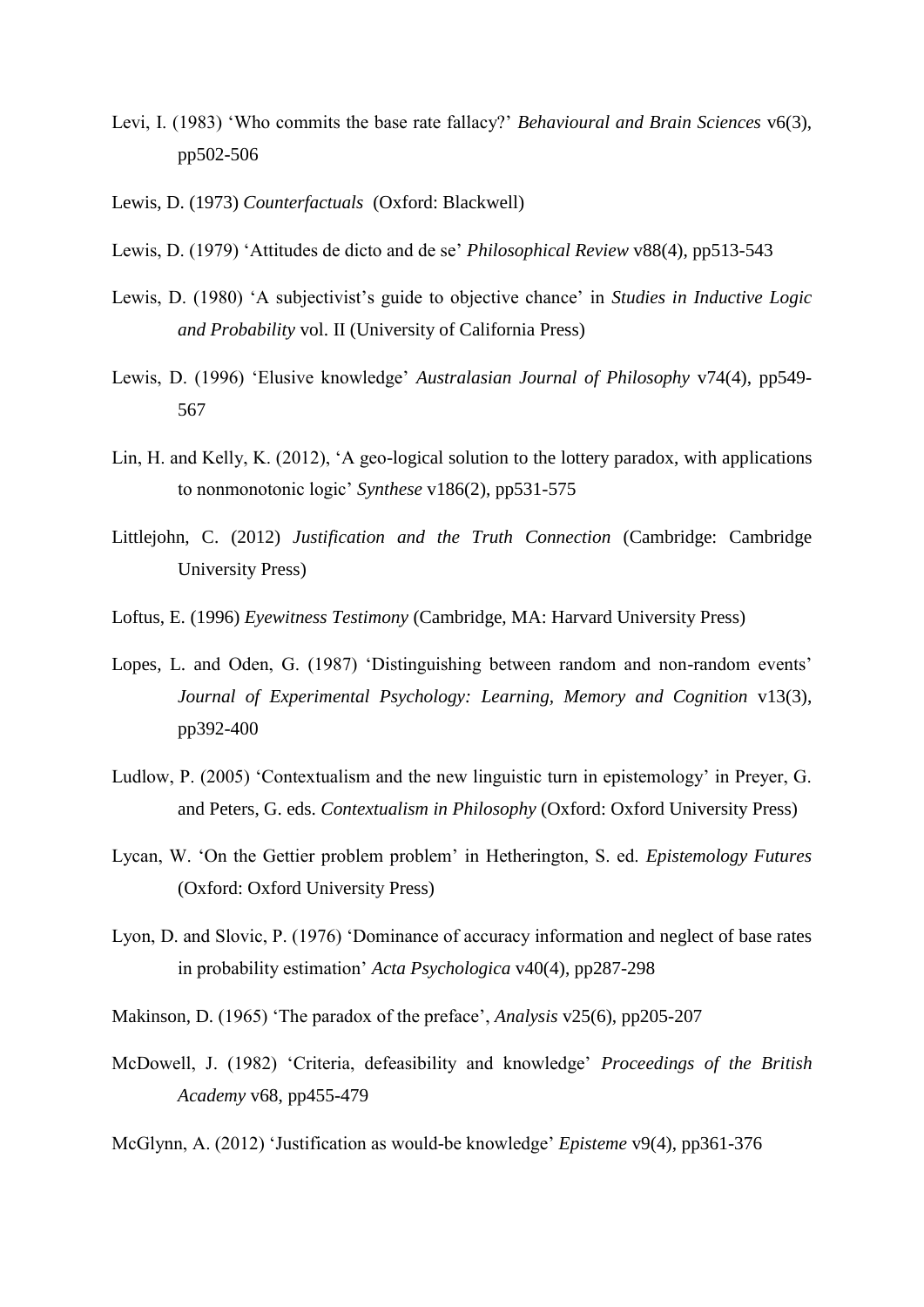- McGlynn, A. (2014) *Knowledge First?* (Basingstoke: Palgrave Macmillan)
- McHugh, C. (2014) 'Fitting belief' *Proceedings of the Aristotelian Society* v114(2), pp167- 187
- Menzies, P. (2004) 'Difference making in context' in Collins, J. ed. *Causation and Counterfactuals* (Cambridge, MA: MIT Press)
- Millikan, R. (1984) *Language, Thought and Other Biological Categories* (Cambridge, MA: MIT Press)
- Moser, P. (1988) 'The foundations of epistemological probability' *Erkenntnis* v28(2), pp231- 251
- Nelkin, D. (2000) 'The lottery paradox, knowledge and rationality' *Philosophical Review* v109(3), pp373-409
- Neta, R. and Rohrbaugh, G. (2004) 'Luminosity and the safety of knowledge' *Pacific Philosophical Quarterly* v85(4), pp396-406
- Nickerson, R. (2002) 'The production and perception of randomness' *Psychological Review*  v109(2), pp330-357
- Nozick, R. (1981) *Philosophical Explanations* (Cambridge, MA: Harvard University Press)
- Owens, D. (2000) *Reason Without Freedom: The Problem of Epistemic Normativity* (London: Routledge)
- Pappas, G. and Swain, M. (1978) 'Introduction' in Pappas, G. and Swain, M. eds. *Essays on Knowledge and Justification* (London: Cornell University Press)
- Peijnenburg, J. and Atkinson, D. (2014) 'The need for justification' *Metaphilosophy* v45(2), pp201-210
- Pietroski, P. and Rey, G. (1995) 'When other things aren't equal: Saving "ceteris paribus" laws from vacuity' *British Journal for the Philosophy of Science* v46(1), pp81-110
- Plantinga, A. (1993) *Warrant and Proper Function* (Oxford: Oxford University Press)
- Pollock, J. (1970) 'The structure of epistemic justification' in Rescher, N. ed. *Studies in the Theory of Knowledge* (Oxford: Blackwell)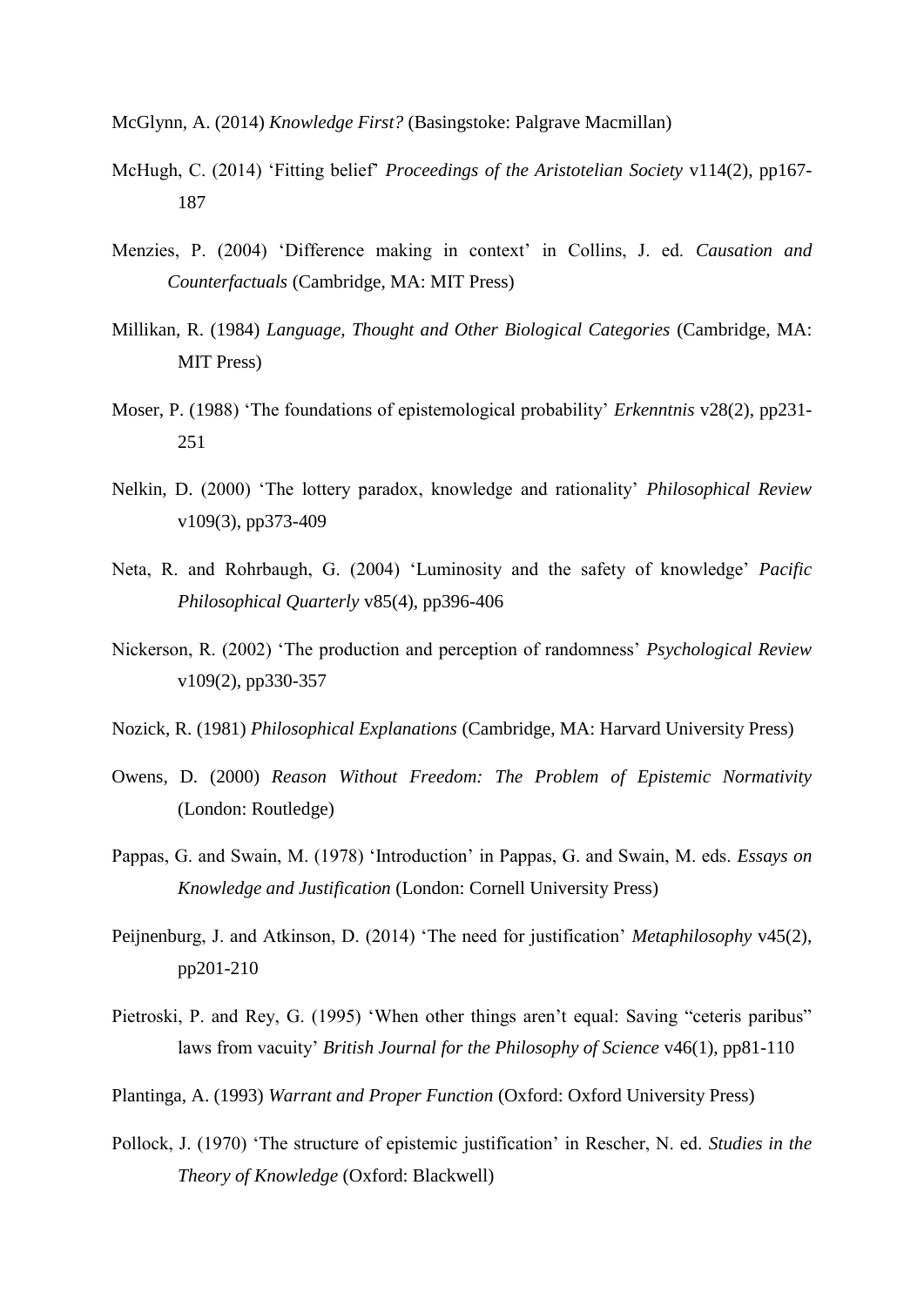Pollock, J. (1986) *Contemporary Theories of Knowledge* (Rowman and Littlefield)

- Pollock, J. (1990) *Nomic Probability and the Foundations of Induction* (Oxford: Oxford University Press)
- Priest, G. (2001) *An Introduction to Non-Classical Logic* (Cambridge: Cambridge University Press)
- Pritchard, D. (2005) *Epistemic Luck* (Oxford: Clarendon Press)
- Pritchard, D. (2007) 'Sensitivity, safety and anti-luck epistemology' in Greco, J. ed. *The Oxford Handbook of Scepticism* (Oxford: Oxford University Press)
- Pritchard, D. (2012) *Epistemological Disjunctivism* (Oxford: Oxford University Press)
- Pryor, J. (2000) 'The skeptic and the dogmatist' *Noûs* v34(4), pp517-549
- Pryor, J. (2004) 'What's wrong with Moore's argument?' *Philosophical Issues* v14(1), pp349-378
- Pryor, J. (2005) 'Is there immediate justification?' in Sosa, E. and Steup, M. eds. *Contemporary Debates in Epistemology* (Oxford: Blackwell)
- Rabin, M. (1980) 'Probabilistic algorithm for testing primality' *Journal of Number Theory* v12(1), pp128-138
- Ramsey, F. (1926) 'Truth and probability' in Braithwaite, R. ed. *Foundations of Mathematics and Other Essays* (London: Kegan, Paul, and Trubner, 1931)
- Rantala, V. (1982) 'Impossible worlds semantics and logical omniscience' *Acta Philosophica Fennica* v35, pp106-115
- Redmayne, M. (2008) 'Exploring the proof paradoxes' *Legal Theory* v14(4), pp281-309
- Reed, B. (2010) 'A defence of stable invariantism' *Noûs* v44(2), pp224-244
- Reynolds, S. (2013) 'Justification as the appearance of knowledge' *Philosophical Studies* v163(2), pp367-383
- Ross, B. and Levy, N. (1958) 'Patterned prediction of chance events by children and adults' *Psychological Reports* v4, pp87-124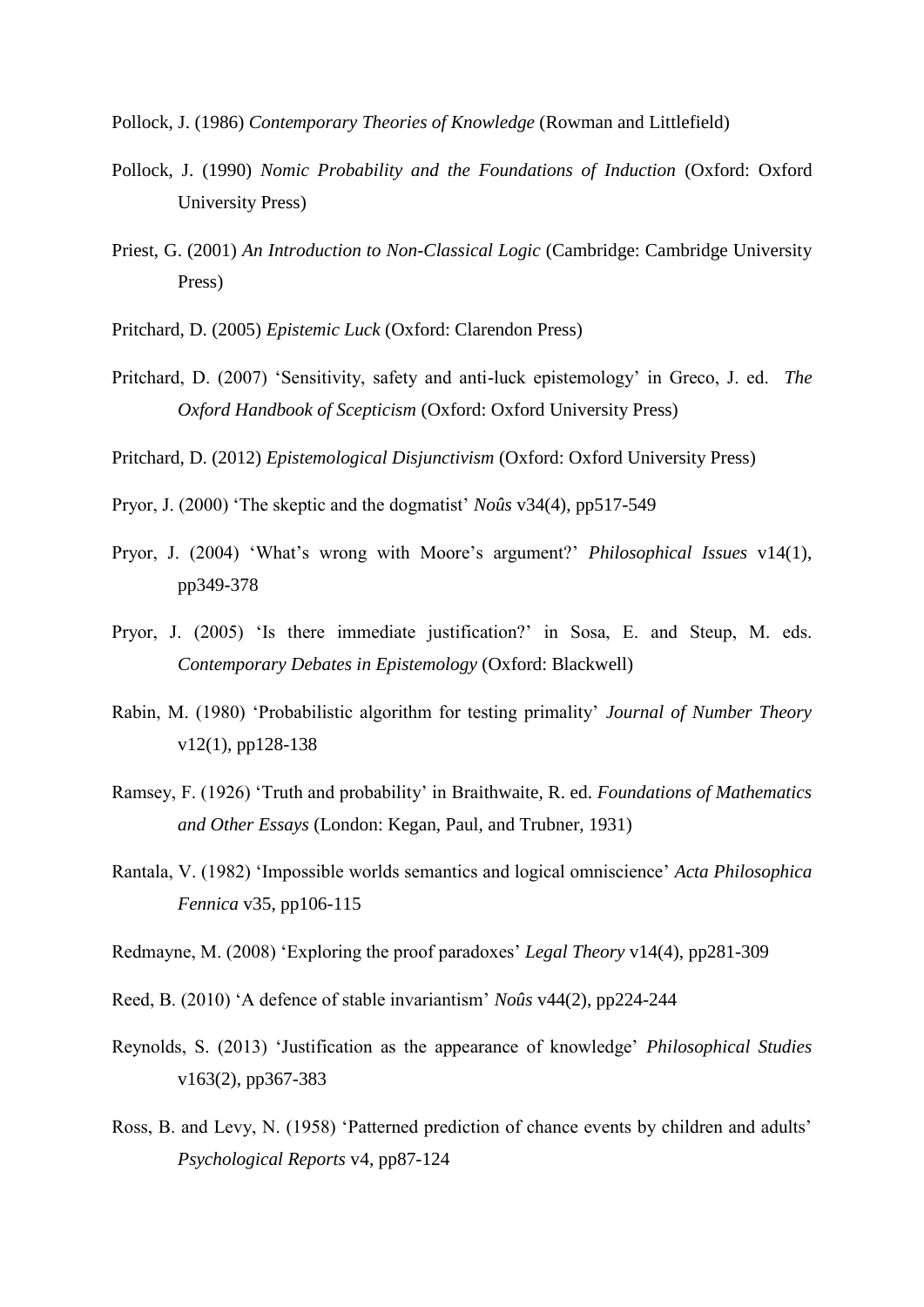Russell, B. (1948) *Human Knowledge: Its Scope and Limits* (London: Unwin)

- Ryan, S. (1991) 'The preface paradox' *Philosophical Studies* v64(3), pp293-307
- Ryan, S. (1996) 'The epistemic virtues of consistency' *Synthese* v109(2), pp121-141
- Savage, L. (1972) *Foundations of Statistics* (New York: Dover)
- Schick, F. (1966) 'Consistency' *Philosophical Review* v75(4), pp467-495
- Schiffer, S. (1991) 'Ceteris paribus laws' *Mind* v100(1), pp1-17
- Scriven, M. (1959) 'Truisms as grounds for historical explanations' in Gardiner, P. ed. *Theories of History* (New York: Free Press)
- Señor, T. (1996) 'The prima/ultima facie justification distinction in epistemology' *Philosophy and Phenomenological Research* v56(3), pp551-566
- Siegel, S. (2006) 'Which properties are represented in perception?' in Gendler Szabo, T. and Hawthorne, J. eds. *Perceptual Experience* (Oxford: Oxford University Press)
- Siewert, C. (1998) *The Significance of Consciousness* (Princeton: Princeton University Press)
- Skyrms, B. (1967) 'The explication of 'X knows that p'' *Journal of Philosophy* v64(12), pp373-389
- Smith, M. (2007) 'Ceteris paribus conditionals and comparative normalcy', *Journal of Philosophical Logic*, v36(1), pp97-121
- Smith, M. (2009) 'Transmission failure explained' *Philosophy and Phenomenological Research* v79(1), pp164-189
- Smith, M. (2010a) 'What else justification could be' *Noûs* v44(1), pp10-31
- Smith, M. (2010b) 'A generalised lottery paradox for infinite probability spaces' *British Journal for the Philosophy of Science* v61(4), pp821-831
- Smith, M. (2012) 'Some thoughts on the JK-rule' *Noûs* v46(4), pp791-802
- Smith, M. (2014) 'Knowledge, justification and normative coincidence' *Philosophy and Phenomenological Research* v89(2), pp273-295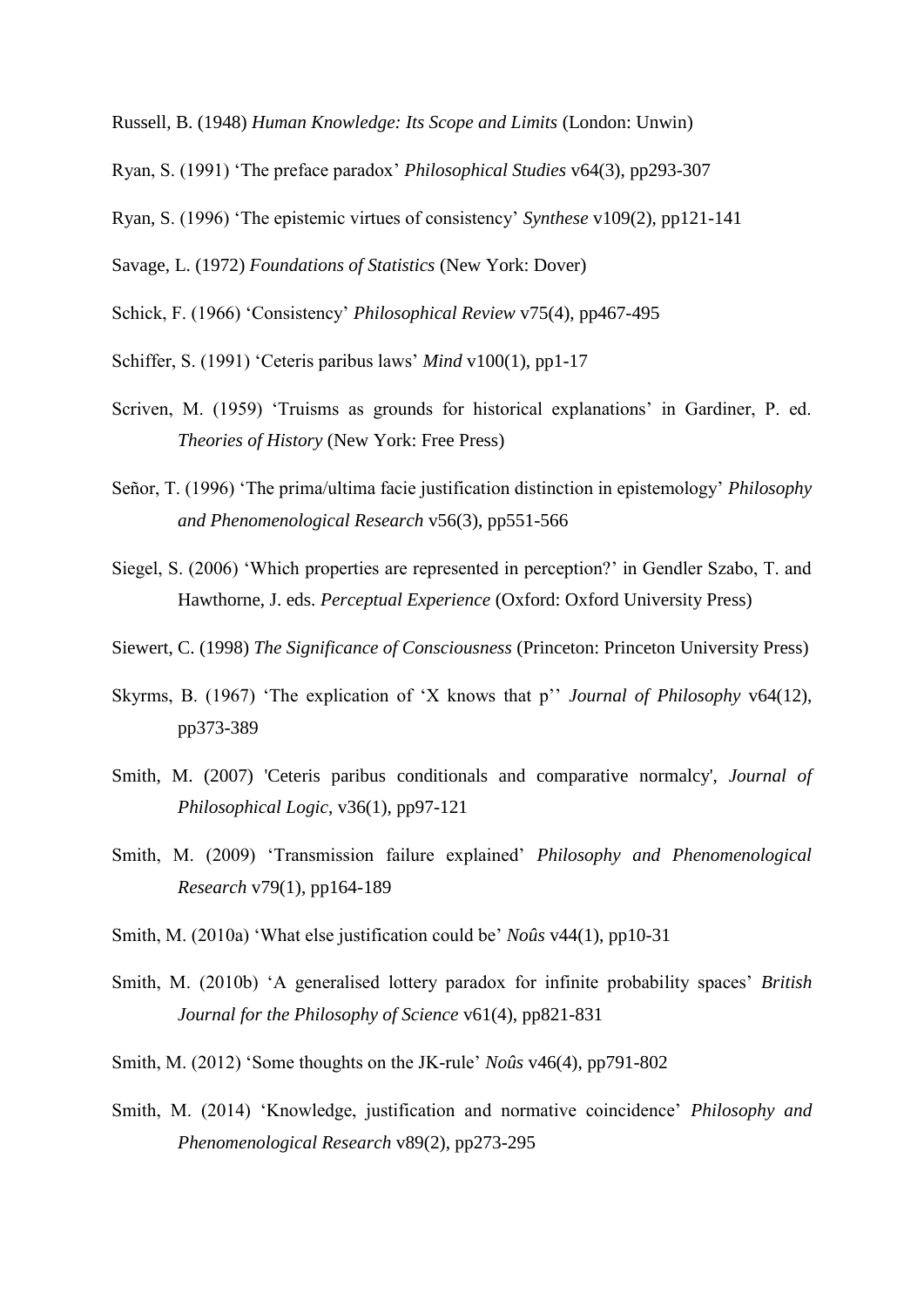- Soames, S. (2002) *Beyond Rigidity: The Unfinished Semantic Agenda of Naming and Necessity* (Oxford: Oxford University Press)
- Soames, S. (2011) 'Kripke on metaphysical and epistemic possibility' in Berger, A. ed. *Saul Kripke* (Cambridge: Cambridge University Press)
- Sosa, E. (1999a) 'How to defeat opposition to Moore' *Philosophical Perspectives* v13, pp137-149
- Sosa, E. (1999b) 'How must knowledge be modally related to what is known?' *Philosophical Topics* v26, pp373-384
- Spohn, W. (1988) 'Ordinal conditional functions: A dynamic theory of epistemic states' in Harper, W. and Skyrms, B. eds. *Causation in Decision, Belief Change and Statistics vol II* (Dordrecht: Kluwer)
- Spohn, W. (2009) 'Survey of ranking theory' in Huber, F. and Schmidt-Petri, C. eds. *Degrees of Belief* (Dordrecht: Springer)
- Spohn, W. (2012) *The Laws of Belief: Ranking Theory and its Philosophical Applications* (Oxford: Oxford University Press)
- Stalnaker, R. (1976) 'Propositions' in MacKay, A. and Merrill, D. eds. *Issues in the Philosophy of Language* (New Haven: Yale University Press)
- Stalnaker, R. (1978) 'Assertion' in Cole, P. ed. *Pragmatics* (New York: New York Academic Press)
- Stalnaker, R. (1984) *Inquiry* (Cambridge, MA: MIT Press)
- Stanley, J. (2005) *Knowledge and Practical Interests* (Oxford: Oxford University Press)
- Stanley, J. (2008) 'Knowledge and certainty' *Philosophical Issues* v18, pp33-55
- Stanovich, K. and West, R. (2000) 'Individual differences in reasoning: Implications for the rationality debate?' *Behavioural and Brain Sciences* v23(5), pp645-665
- Steglich-Petersen, A. (2013) 'Truth as the aim of epistemic justification' in Chan, T. ed. *The Aim of Belief* (Oxford: Oxford University Press)
- Sturgeon, S. (2008) 'Reason and the grain of belief' *Noûs* v42(1), pp139-165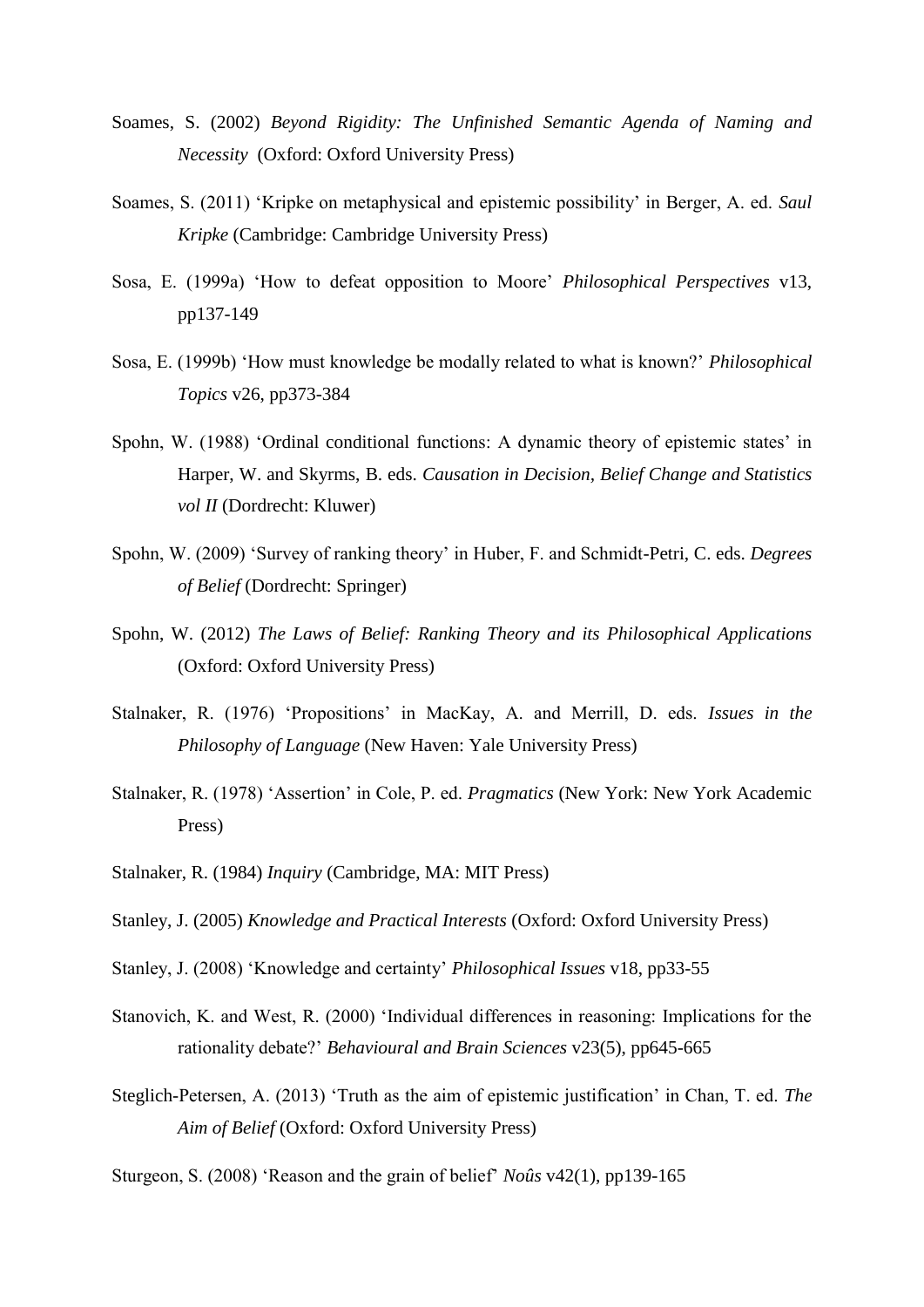Sutton, J. (2007) *Without Justification* (Cambridge, MA: MIT Press)

Swinburne, R. (2001) *Epistemic Justification* (Oxford: Oxford University Press)

- Swinburne, R. (2011) 'Evidence' in Dougherty, T. ed. *Evidentialism and its Discontents* (Oxford: Oxford University Press)
- Thompson, J. (1986) 'Liability and individualized evidence' in Parent, W. ed. *Rights, Restitution and Risk* (Cambridge, MA: Harvard University Press)
- Villegas, C. (1964) 'On qualitative probability -algebras' *Annals of Mathematical Statistics* v35(4), pp1787-1796
- Vogel, J. (1990) 'Are there counterexamples to the closure principle?' in M. Roth and G. Ross (eds.), *Doubting: Contemporary Perspectives on Skepticism* (Dordrecht: Kluwer)
- Vogel, J. (1999) 'The new relevant alternatives theory', *Philosophical Perspectives*, v13, pp155–80
- Weatherson, B. (2005) 'Can we do without pragmatic encroachment?' *Philosophical Perspectives* v19, pp417-443
- Weatherson, B. (2011) 'Knowledge, bets and interests' in Brown, J. and Gerken, M. eds. *Knowledge Ascriptions* (Oxford: Oxford University Press)
- Weatherson, B. (2014) 'Probability and scepticism' in Dodd, D. and Zardini, E. eds. *Contemporary Perspectives on Perceptual Justification and Scepticism* (Oxford: Oxford University Press)
- Weatherson, B. (ms) 'Smith on justification and probability', http://brian.weatherson.org/SoJaP.pdf
- Wedgwood, R. (2008) 'Contextualism about justified belief' *Philosophers' Imprint* v8(9), pp1-20
- Wells, G. (1992) 'Naked statistical evidence of liability: Is subjective probability enough?' *Journal of Personality and Social Psychology* v62(5), pp739-752

Williamson, T. (1992) 'Inexact knowledge' *Mind* v101(2), pp217-242